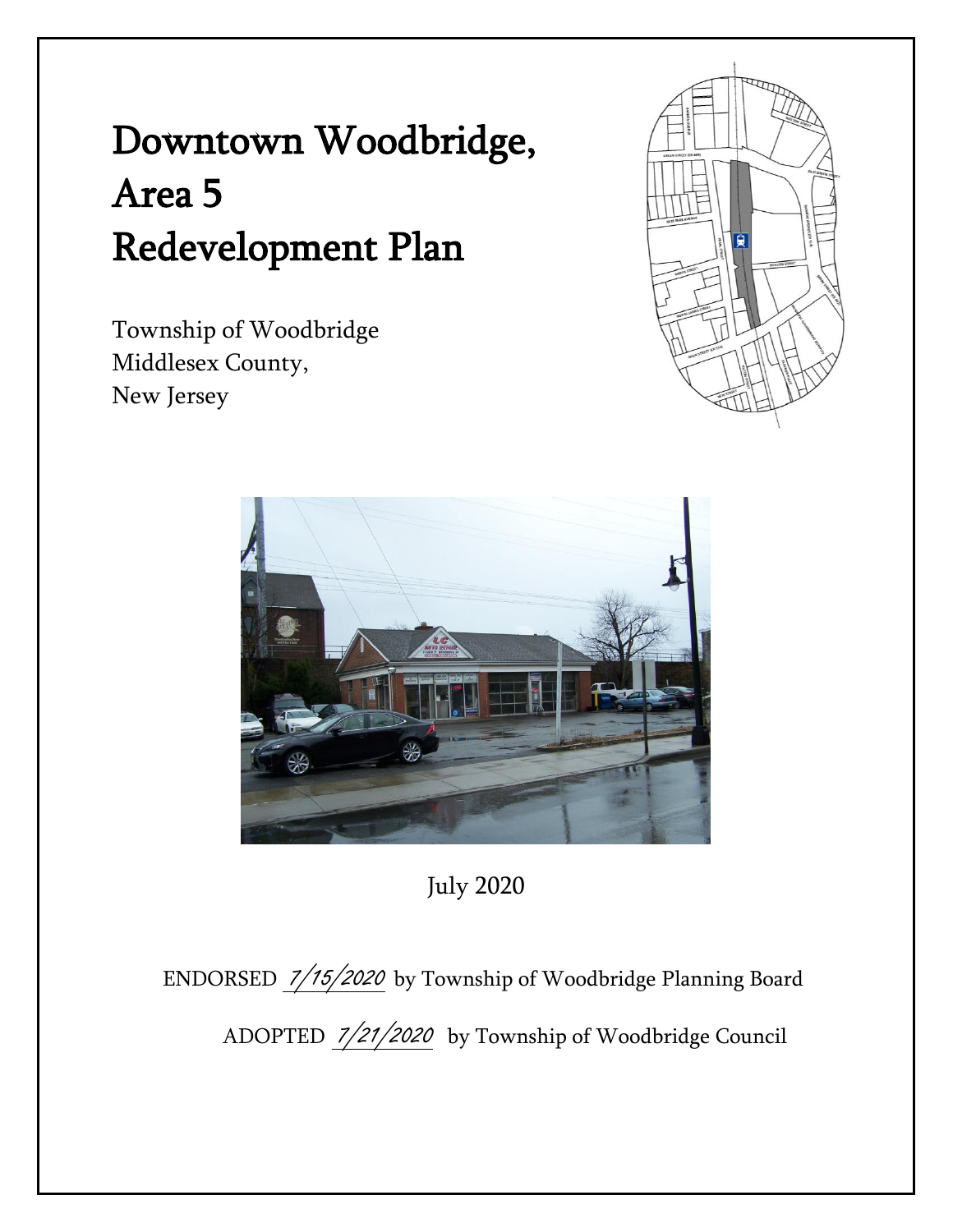## Downtown Woodbridge, Area 5 Redevelopment Plan

Township of Woodbridge

Prepared by Township of Woodbridge Department of Planning & Development

> Marta E. Lefsky Darden, A.I.C.P., P.P. License No. 05177

\_\_\_\_\_\_\_\_\_\_\_\_\_\_\_\_\_\_\_\_\_\_\_\_\_\_\_\_\_\_\_

Eric Griffith, A.I.C.P., P.P. License No. 33LI00622200

\_\_\_\_\_\_\_\_\_\_\_\_\_\_\_\_\_\_\_\_\_\_\_\_\_\_\_\_\_\_

Chris Kesici, A.I.C.P., P.P. License No. 33LI00618600

\_\_\_\_\_\_\_\_\_\_\_\_\_\_\_\_\_\_\_\_\_\_\_\_\_\_\_\_\_\_

Downtown Woodbridge, Area 5 Redevelopment Plan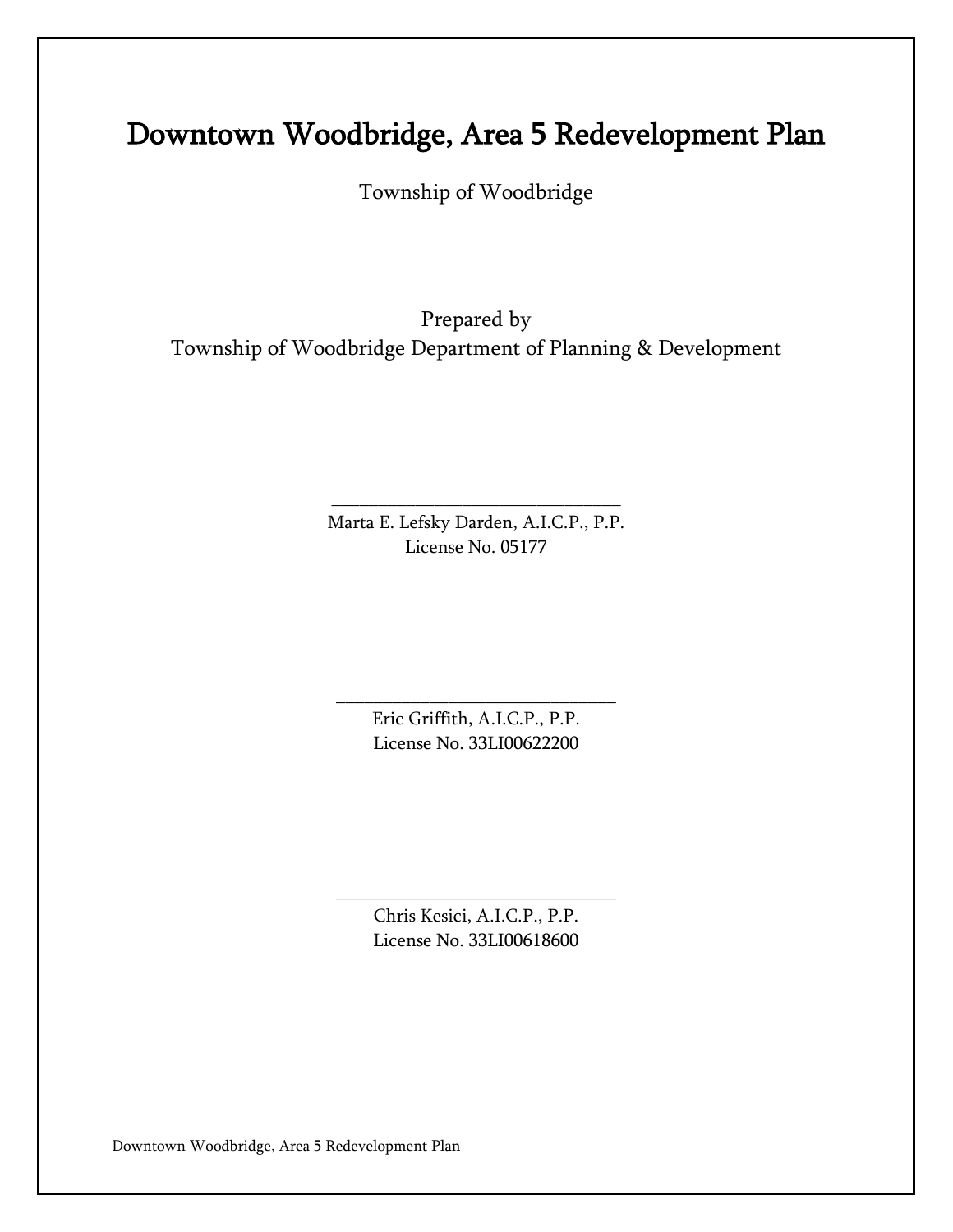#### Table of Contents



Wayfinding Sign on Main Street



Decorative Clock at Train Station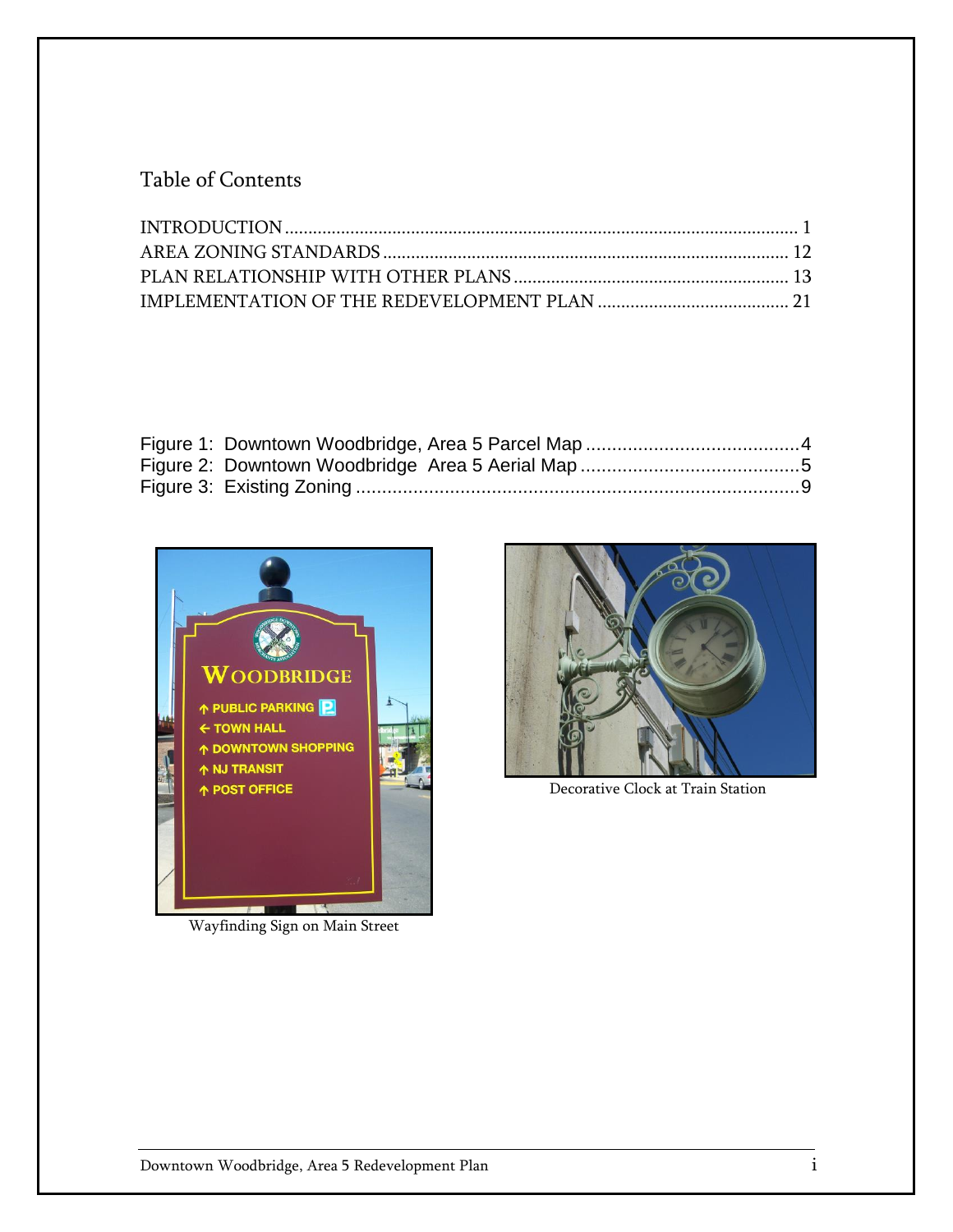## <span id="page-3-0"></span>INTRODUCTION

The Woodbridge proper section of Woodbridge Township has a traditional central business district with stores, restaurants, professional offices, a train station, parks, and a municipal complex. The Township desires to revitalize "the downtown" with new mixed-use buildings and increased residential density in order to sustain, promote, and grow the downtown into the next century. This redevelopment plan is one of several anticipated redevelopment plans for the redevelopment of Downtown Woodbridge.

The Main Street, New Street and Fulton Street area represents an extraordinary opportunity to develop a modern transit-oriented development. The redevelopment area is located in downtown Woodbridge proper at the corner of Main Street and Fulton Street. This plan will foster the transformation of these properties into a productive high density development. Due to its advantageous location within downtown Woodbridge and near the train station, this redevelopment area should be a highly desirable location for people to live.

The redevelopment of these properties presents unique challenges. In an effort to improve the area, the Township Council requested that the Planning Board evaluate certain property: Block 538.01, Lot 7.01 as a "condemnation area in need of redevelopment" on January 21, 2020. Following the Planning Board's evaluation, the Township Council designated the area as a "condemnation area in need of redevelopment" on March 24, 2020. This parcel makes up the Downtown Area 5 Redevelopment Plan.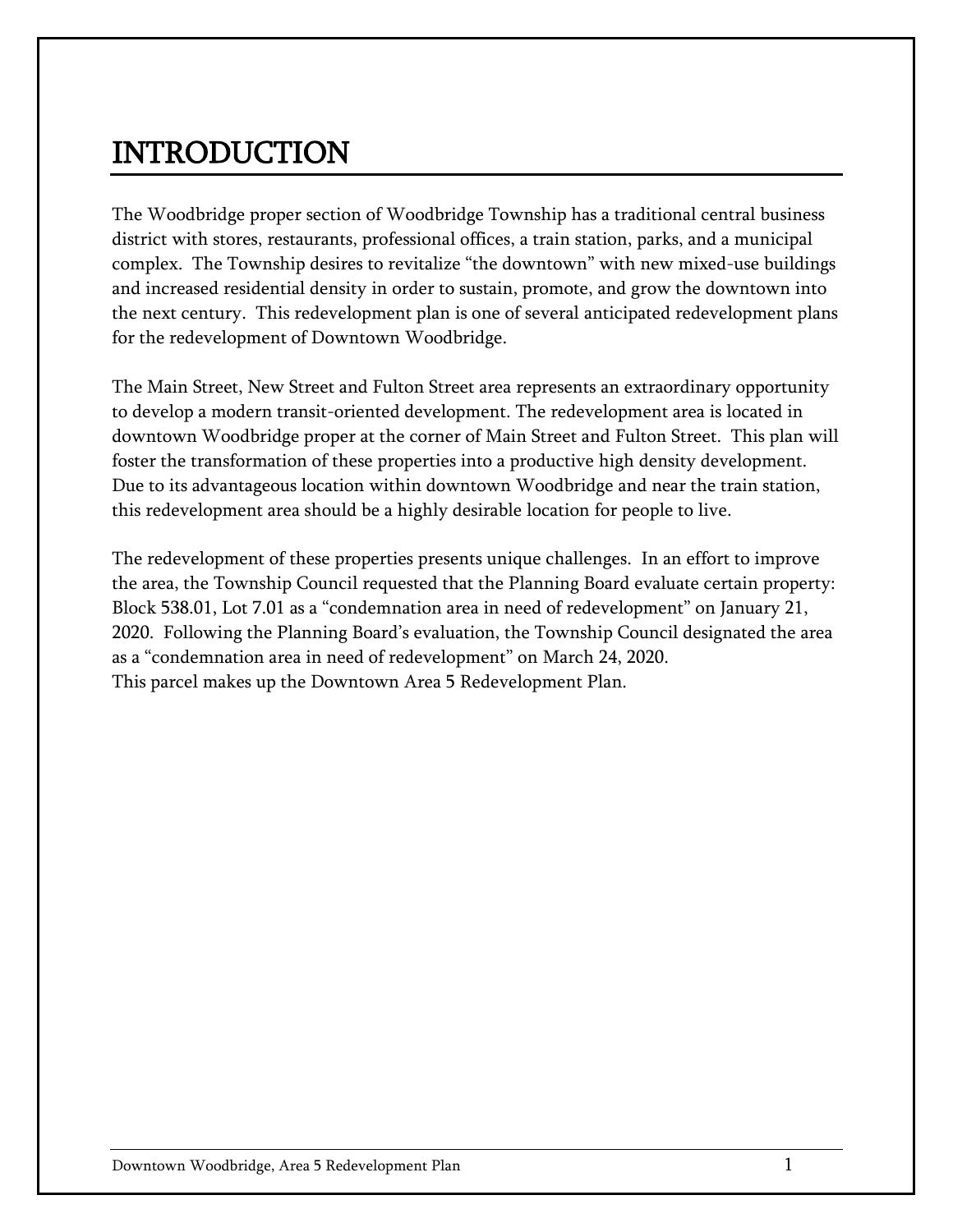### STATUTORY REQUIREMENTS

According to the Local Redevelopment and Housing Law (N.J.S.A. 40A: 12A-1, et. seq.) the Redevelopment Plan shall include an outline for the planning, development, redevelopment or rehabilitation of the project area sufficient to indicate:

- Its relationship to definitive local objectives as to appropriate land uses, density of population and improved traffic and public transportation, public utilities, recreational and community facilities and other public improvements;
- Proposed land uses and building requirements in the project area;
- Adequate provision for the temporary and permanent relocation as necessary of residents in the project area, including an estimate of the extent to which decent, safe, and sanitary dwelling units, affordable to displaced residents will be available in the existing local housing market;
- An identification of any property within the Redevelopment Area proposed to be acquired in accordance with the Redevelopment Plan;
- Any significant relationship of the Redevelopment Plan to:
	- A) The Master Plans of contiguous municipalities;
	- B) The Master Plan of the County in which the municipality is located; and;
	- C) The State Development and Redevelopment Plan adopted pursuant to the "State Planning Act."

#### PLANNING CONTEXT

The Township of Woodbridge is 24.2 square miles in size and located in northeastern Middlesex County. The Township of Woodbridge is bordered by Clark Township, the City of Rahway, the City of Linden, and Union County to the north; the Borough of Carteret, the Arthur Kill and the City of Perth Amboy to the east; the Raritan River to the south; and Edison Township to the west.

The Woodbridge proper section of the Township is generally bound by the Garden State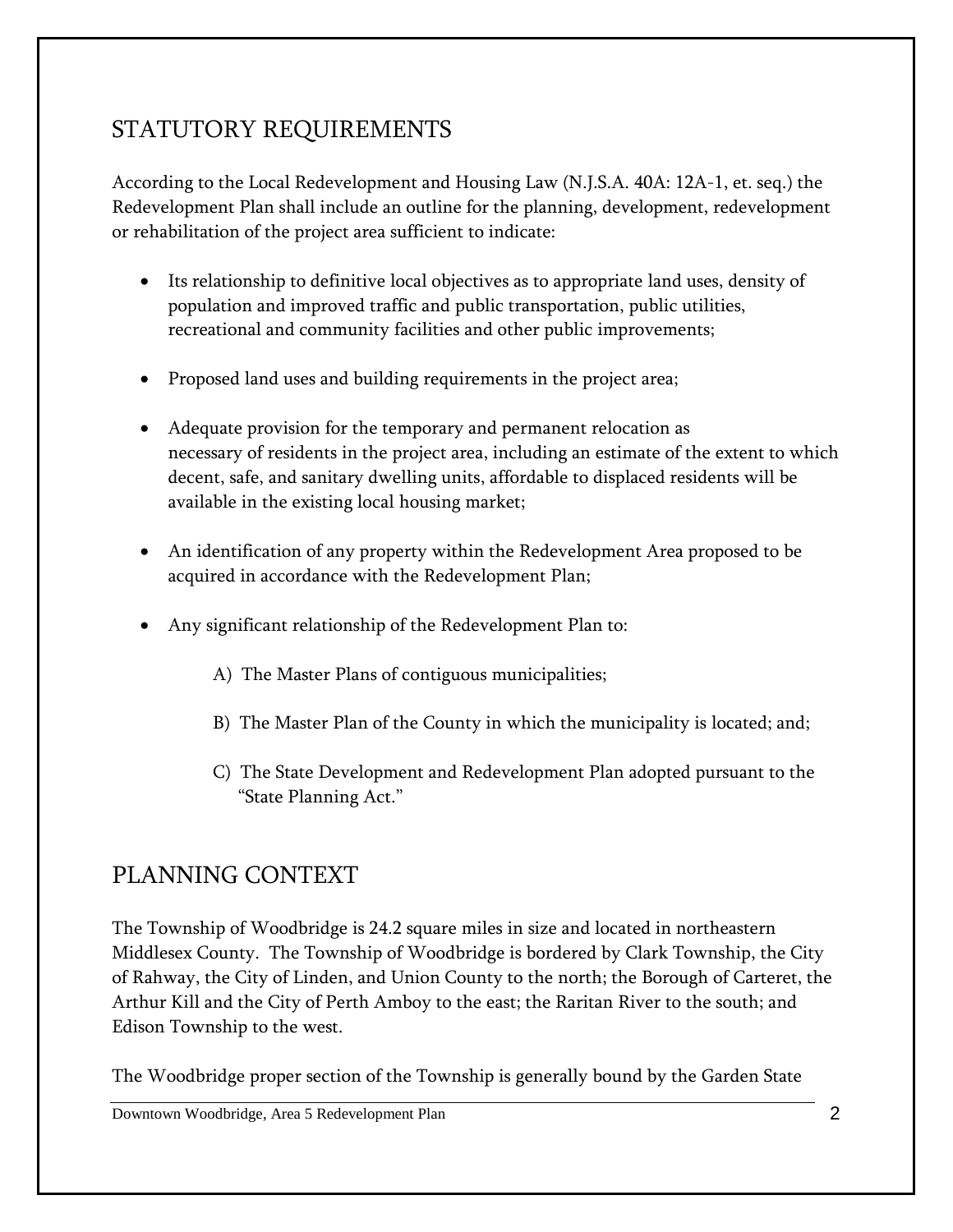Parkway to the west, a freight rail line to the north, the City of Perth Amboy to the south, and the New Jersey Turnpike to the east. The Woodbridge section of the Township consists of mostly residential neighborhoods, commercial uses along Route 9 and Route 35. The Woodbridge proper central business district is located along Main Street. The central business district includes the Woodbridge Train Station, public parks, a college and the Township Municipal Complex.

The redevelopment area contains one parcel: Block 538.01, Lot 7.01. The area is located in Downtown Woodbridge proper at the corner of Main Street and Fulton Street. It is currently an auto repair shop. The surrounding area is a mix of commercial and residential properties and is located adjacent to the New Jersey Transit railroad tracks.

Downtown Woodbridge has been a gathering place for the community and where civic events take place. Main Street hosts multiple parades and the annual the St. James Street Fair. The Municipal Complex hosts public outdoor ceremonies.

The Woodbridge Train Station is located approximately 0.10 miles away from the redevelopment area. The Woodbridge Train Station provides NJ Transit train service to Newark, New York City, and shore points. Bus service is also available near the train station to Newark, New York City, New Brunswick, and Metropark Station.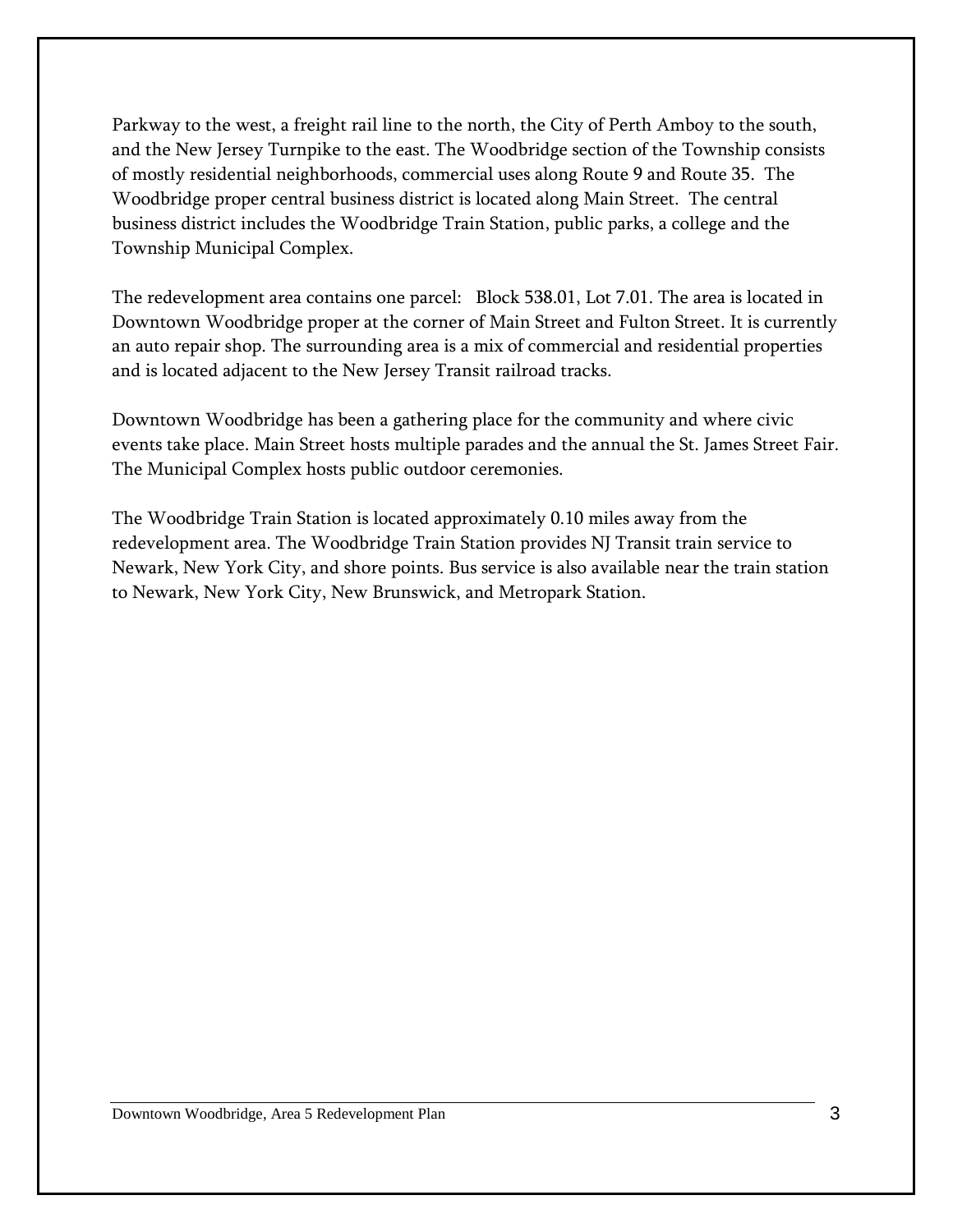<span id="page-6-0"></span>

**Figure 1: Downtown Woodbridge, Area 5 Parcel Map**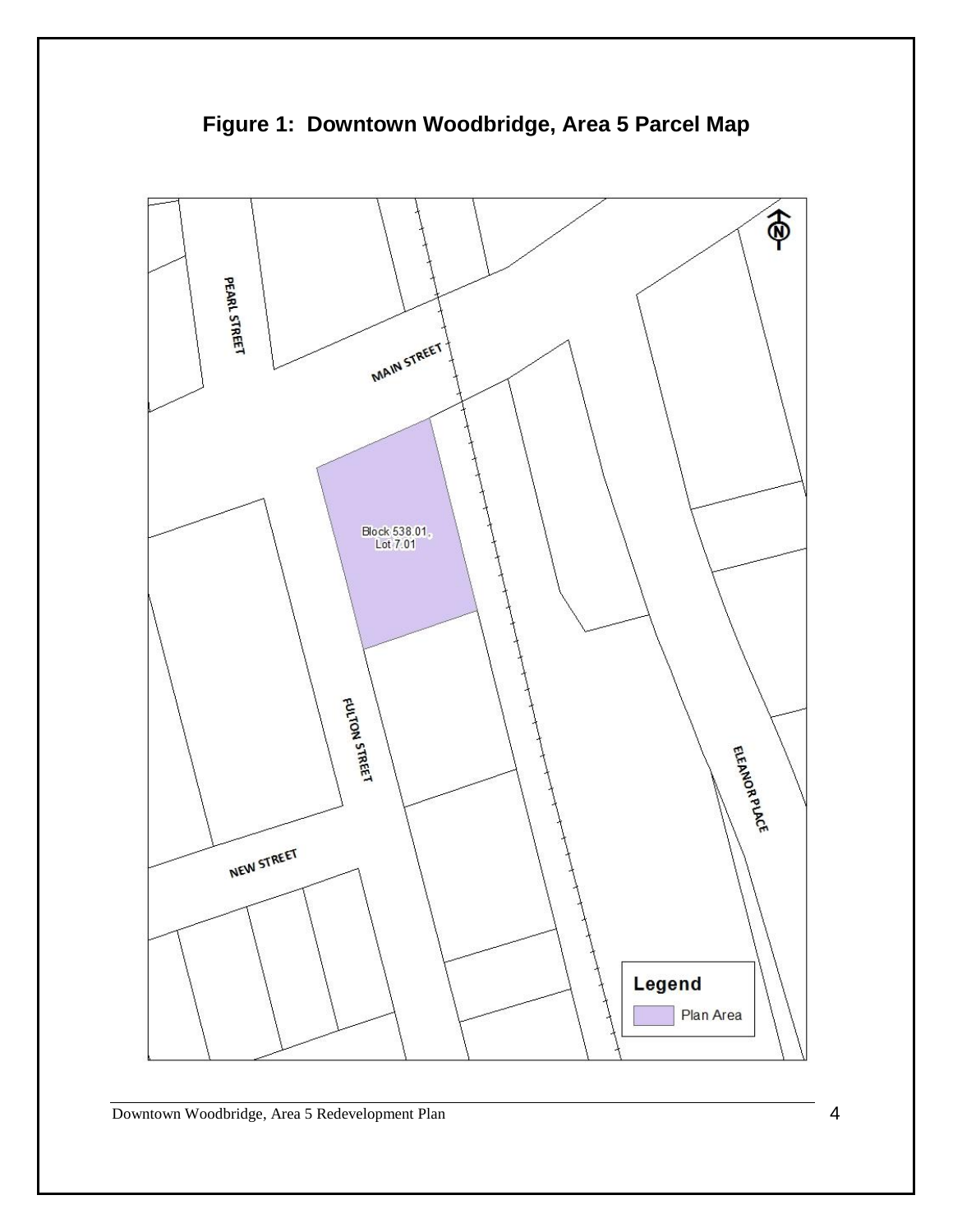<span id="page-7-0"></span>

**Figure 2: Downtown Woodbridge Area 5 Aerial Map**

Downtown Woodbridge, Area 5 Redevelopment Plan 5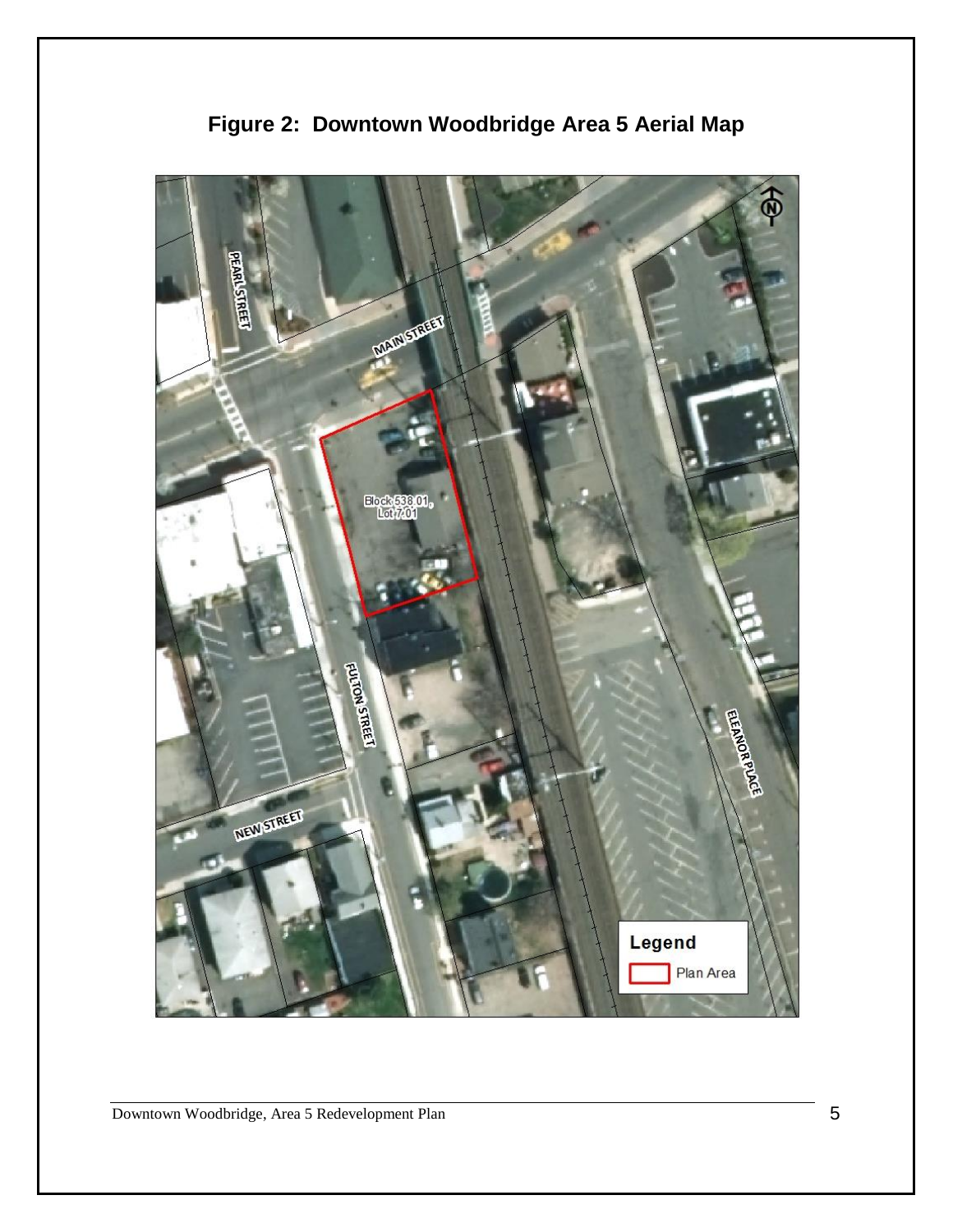#### HISTORY OF WOODBRIDGE

The Township of Woodbridge is the first incorporated township in the state of New Jersey. The Woodbridge proper section of Woodbridge Township is one of the earliest settled sections of the Township. Woodbridge proper has been the location of the downtown central business district and is where some of the first community facilities were built, such as townhall, schools, fire houses, libraries, and churches. Woodbridge was known for clay mining in the late nineteenth and early twentieth centuries. Woodbridge Center Mall opened in 1971 on the site of a former clay pit.



Window Etchings at the Woodbridge Train Station Illustrating the Township's Industrial Past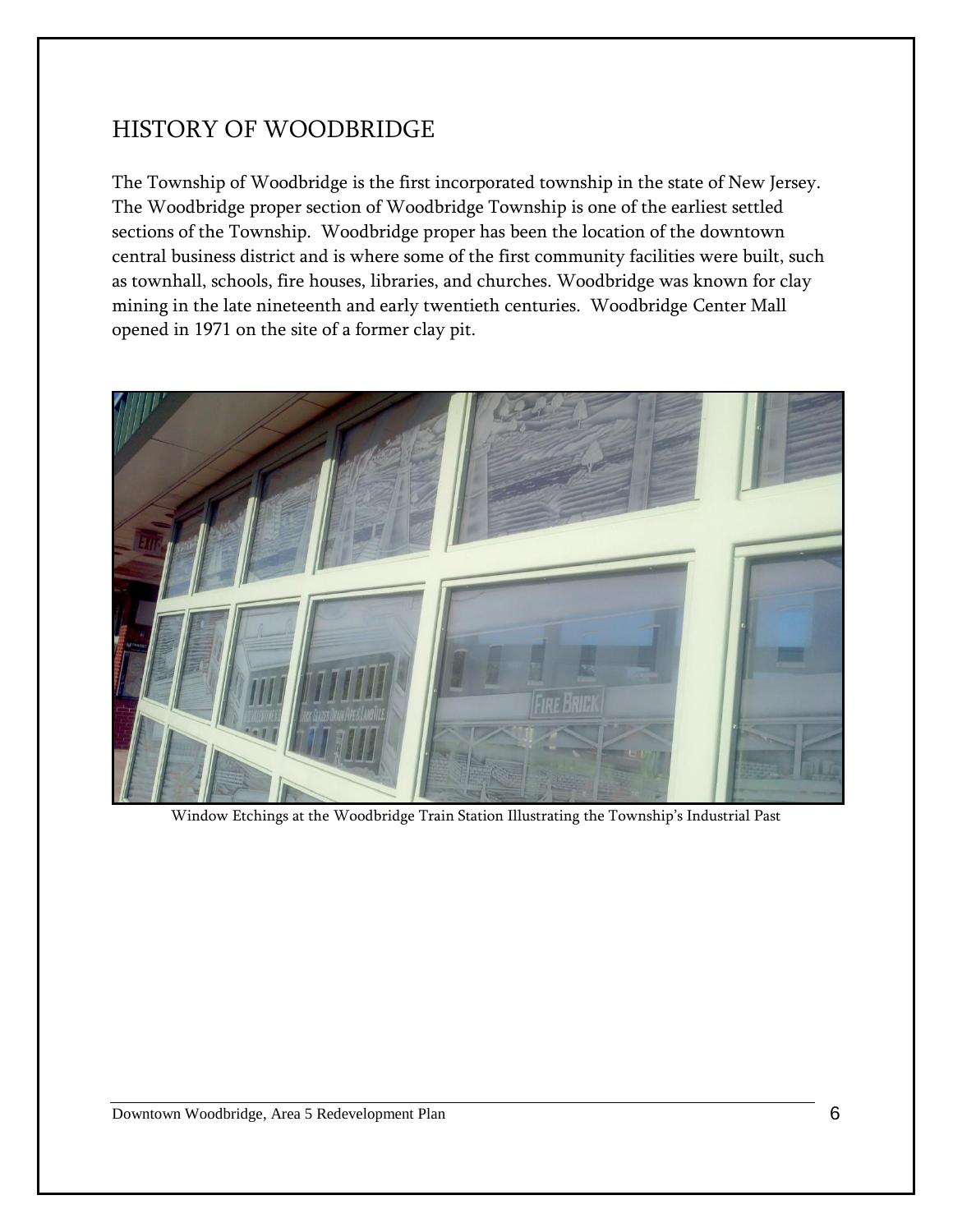## MASTER PLANNING & ZONING DESIGNATION HISTORY

The Township Master Plan identifies that the current land use for this area as commercial and residential. The redevelopment area is in the Main Street Rehabilitation and Transit Village Plan. It is in the residential/mixed use district. The Master Plan proposes designation of the majority of this area as a rehabilitation area. In 2008, the Main Street Rehabilitation and Transit Village Area was created.

#### PLAN GOALS

The overall goal of this Redevelopment Plan is to address the existing conditions that have negatively impacted the Area and comprehensively upgrade the area for redevelopment. The Township aims to reach the following goals:

- To promote transit-oriented development at an appropriate scale
- To stimulate economic investment in the Area
- To promote the effective use of all the Redevelopment Area properties and to increase property tax base
- To promote further new development in downtown Woodbridge
- To improve the physical appearance of the Area
- To promote mass transit opportunities
- To provide a wide range of housing opportunities for all socio-economic strata
- To promote and sustain the downtown business community
- To enhance the pedestrian experience with streetscape improvements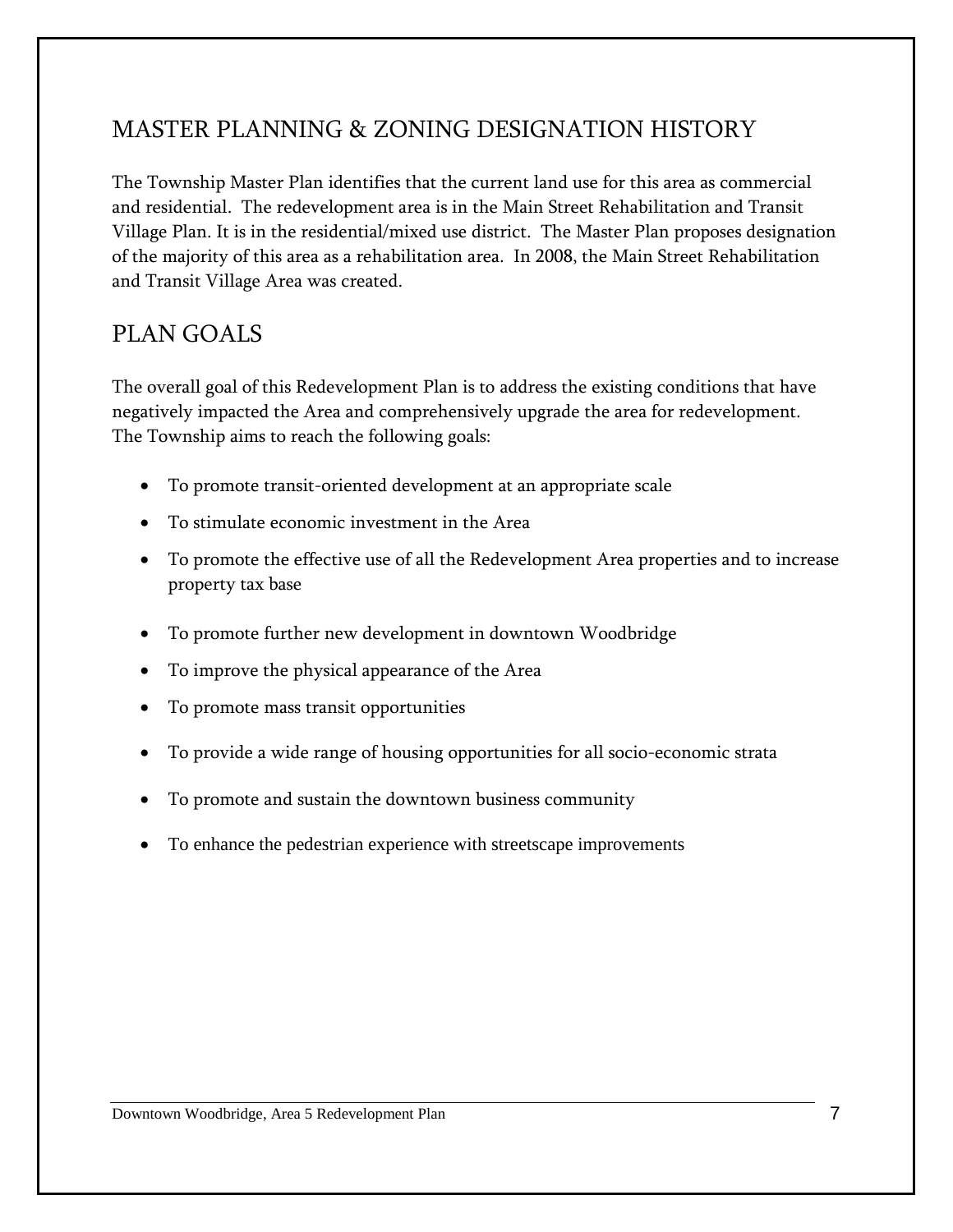#### AFFORDABLE HOUSING

Any construction of new housing units presents an opportunity to contribute to the Township's affordable housing stock and must be provided in accordance with the relevant case law, statutes and the Township's Land Use and Development Ordinance in effect at the time of an approval for development of the property. Any proposed development must follow regulations found in §150-83.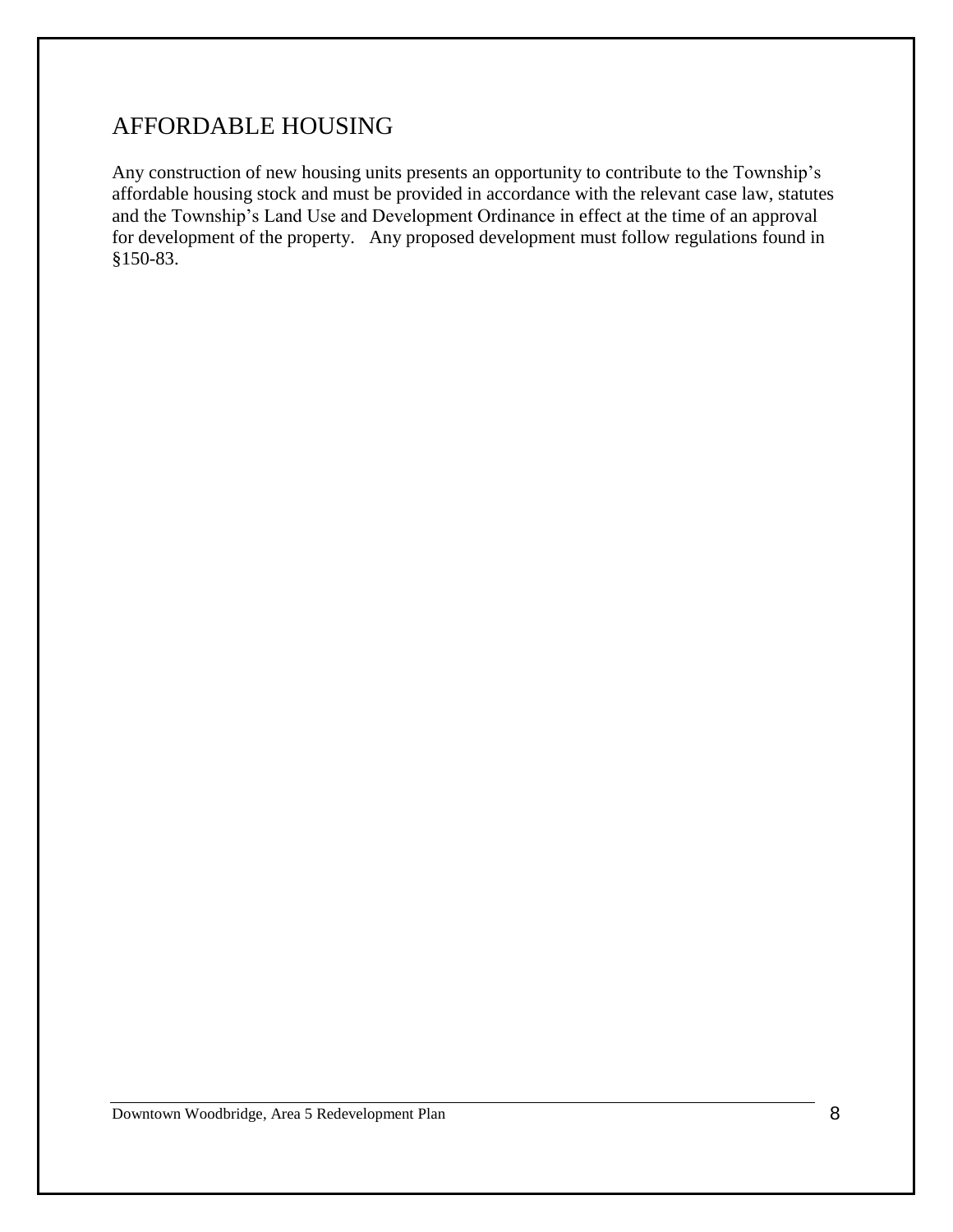**Figure 3: Existing Zoning**

<span id="page-11-0"></span>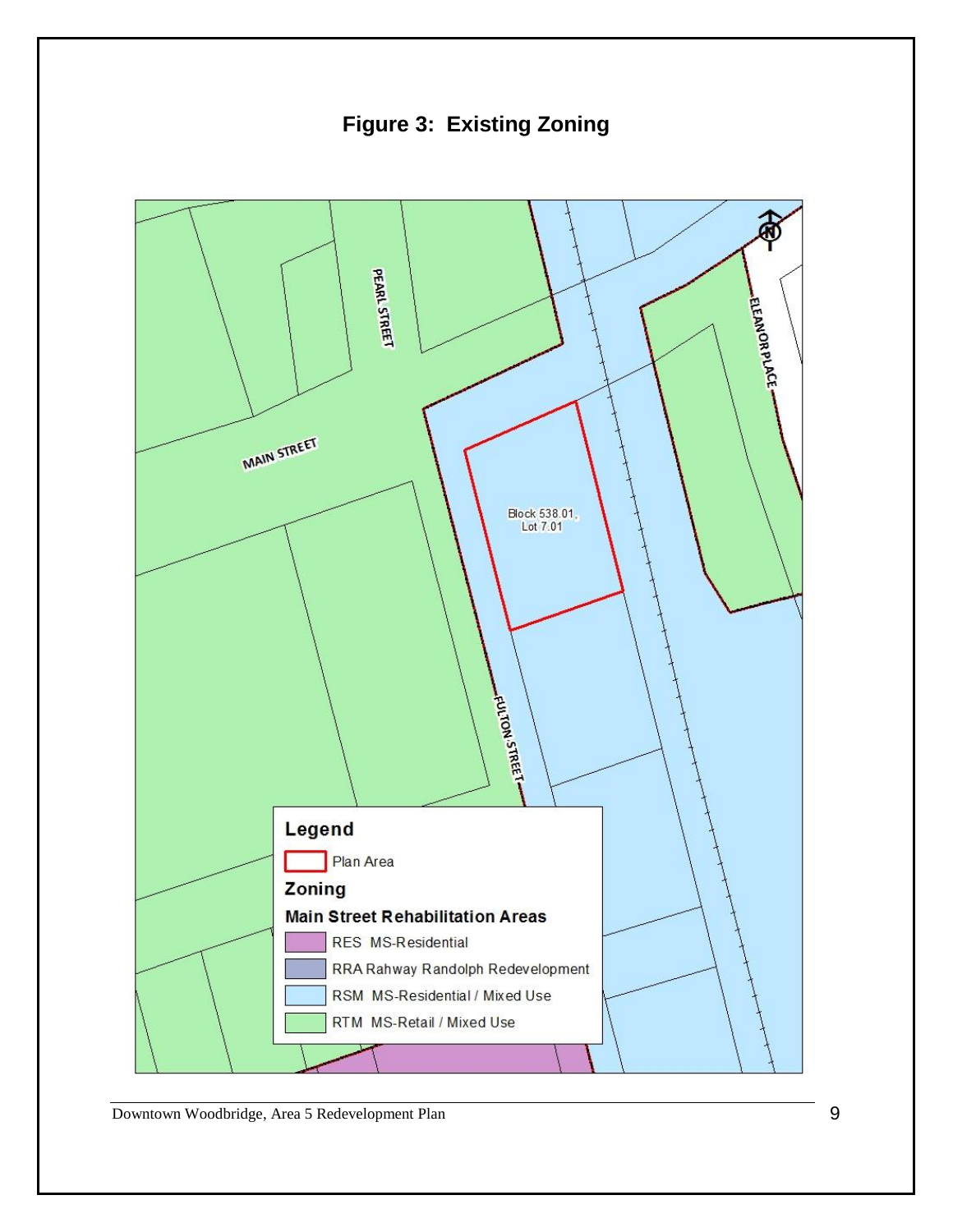## RELATIONSHIP OF PLAN TO THE TOWNSHIP LAND USE AND DEVELOPMENT ORDINANCE (APPLICATION & PROCESS)

The Redevelopment Area shall be redeveloped in accordance with the standards detailed in this Redevelopment Plan. This Plan supersedes the use and bulk provisions of the Township Land Use and Development Ordinance (Chapter 150) for the Redevelopment Area unless specifically referenced. Other Township regulations affecting developments that are in conflict are superseded by this Plan; however, existing engineering standards, performance standards and definitions shall apply.

In connection with site plan or subdivision applications, the Planning Board may grant deviations from the regulations contained within this Redevelopment Plan where by reason of exceptional narrowness, shallowness or shape of a specific piece of property or by reason of exceptional topographic conditions, pre-existing structures and physical features uniquely affecting a specific piece of property, the strict application of any area, yard, bulk or design objective or regulation adopted pursuant to this Redevelopment Plan would result in peculiar and exceptional practical difficulties to, or exceptional or undue hardship upon, the developer or redeveloper of such property. The Planning Board may also grant a deviation from the regulations contained within this Redevelopment Plan related to a specific piece of property where the purposes of this Redevelopment Plan would be advanced by such deviation from the strict application of the requirements of this Plan and the benefits of granting the deviation would outweigh any detriments.

The Planning Board may grant exceptions or waivers of design standards from the requirements for site plan or subdivision approval as may be reasonable and within the general purpose and intent of the provisions for site plan review and/or subdivision approval within the Plan, if the literal enforcement of one or more provisions of the Plan is impracticable or would exact undue hardship because of peculiar conditions pertaining to this site. No deviations may be granted under the terms of this section unless such deviations can be granted without resulting in substantial detriment to the public good and will not substantially impair the intent and purpose of the Redevelopment Plan.

No deviations may be granted which will result in permitting a use that is not a permitted use within this Redevelopment Plan. Any deviations from standards of this Plan that results in a "d" variance pursuant to N.J.S.A. 40:55D-70d shall be addressed as an amendment to the Plan rather than via variance relief through the Township's Zoning Board of Adjustment. An application requesting a deviation from the requirements of this Redevelopment Plan shall provide public notice of such application in accordance with the public notice requirement set forth in N.J.S.A. 40:55D- 12a.&b. All development must be approved by the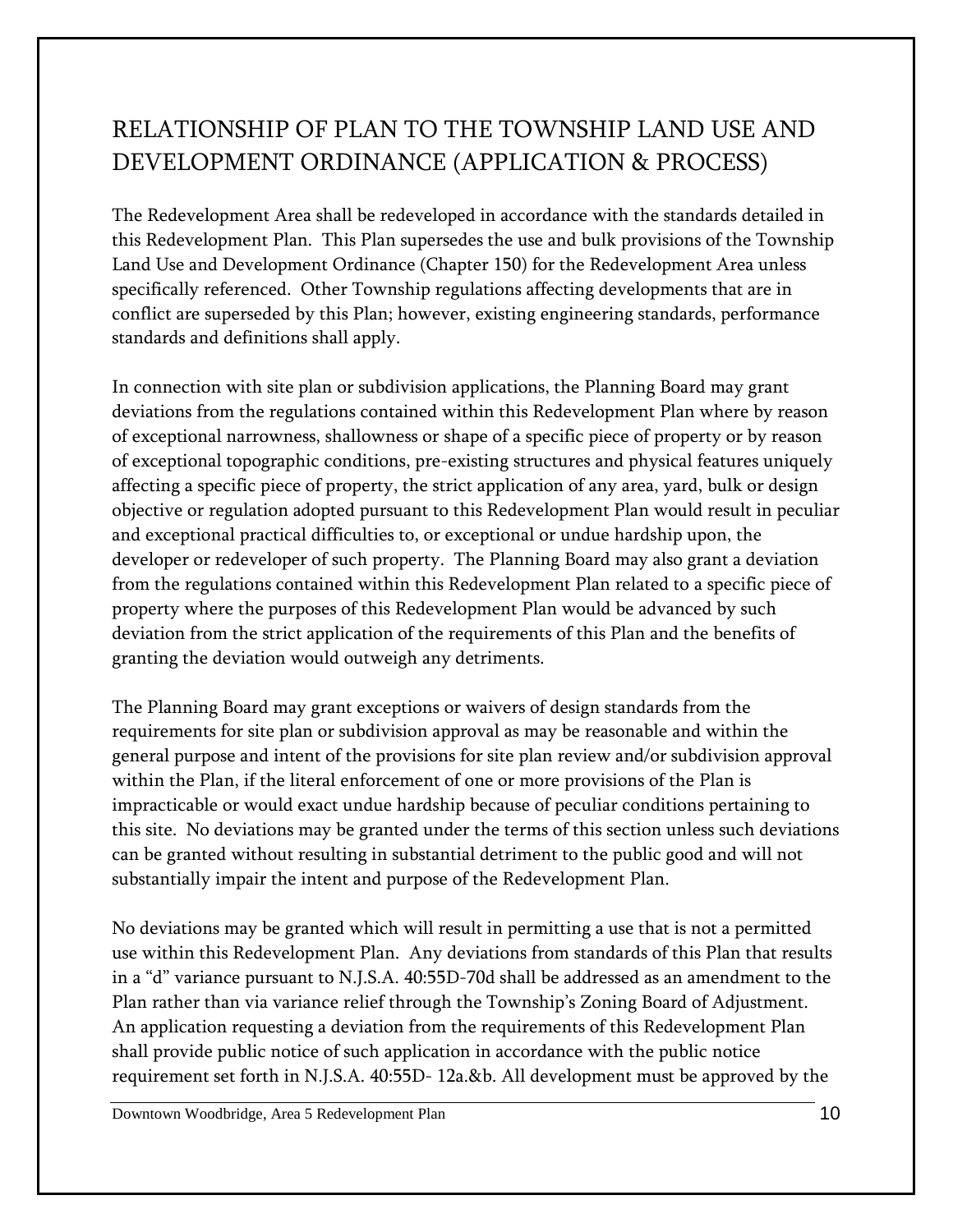Planning Board and shall be submitted through the normal site plan and subdivision procedures as identified as N.J.S.A. 40:55D, et seq.

Final adoption of this Redevelopment Plan by the Township Council shall be considered an amendment to the Township of Woodbridge Land Use and Development Ordinance and Zoning Map. Unless otherwise defined in the Plan, terms used in this Plan shall have the same meaning as defined in the Township's Land Use and Development Ordinance.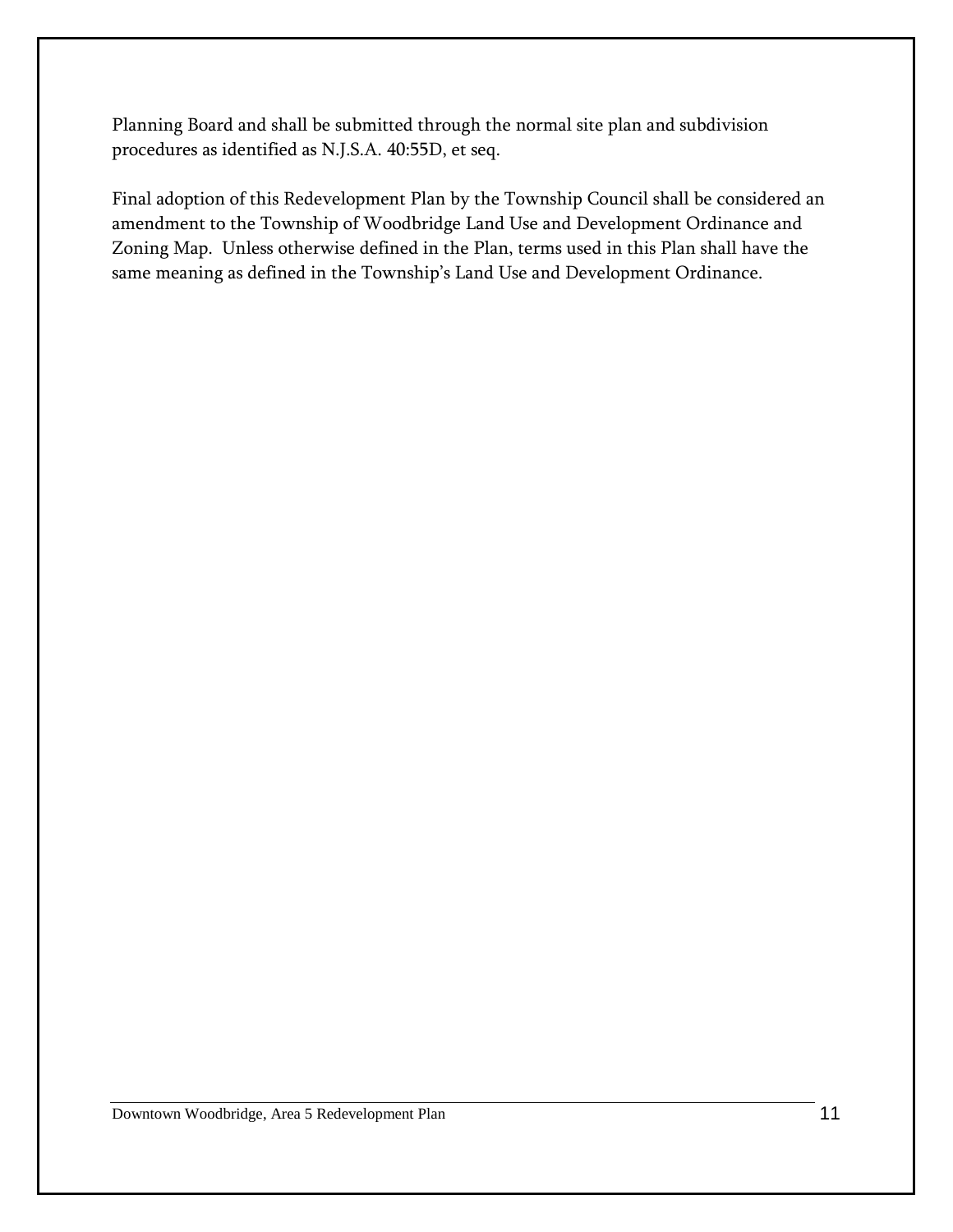## <span id="page-14-0"></span>DOWNTOWN WOODBRIDGE, AREA 5 REDEVELOPMENT AREA ZONING STANDARDS

The following standards contain information pertaining to the purpose of the zone; the permitted and accessory uses; bulk standards; and other district-specific standards. The evaluation of any proposal submitted under the Redevelopment Plan shall be based upon sections of this Redevelopment Plan entitled Relationship of Plan to the Township Land Development Regulations including District and Design Standards.

The purpose of this Redevelopment Zone is to provide a transit-oriented development in close proximity to the Woodbridge Train Station, which is compatible with the surrounding land uses, and provides efficient and safe traffic and pedestrian circulation. Because of the property's narrowness and lack of depth of the block in which it is located, properties are encouraged to be developed as a group.

#### Permitted Uses:

A building may be erected, altered or used and a lot or premises may be occupied and used for any of the following purposes:

 Multifamily Residential; ground floor commercial, including retail, office, personal service, beauty and cosmetic shops, fitness, food service and restaurants (non drivethru) with indoor and outdoor seating, and other similar uses.

#### Accessory Uses:

 Parking, Amenities and any other uses customarily incidental to multifamily residential use

### Bulk Standards:

- Minimum lot size: 10,000 square feet
- Minimum lot frontage: 50 feet
- Minimum lot depth: 60 feet
- Minimum front setback: 0 feet
- Minimum side setback: 0 feet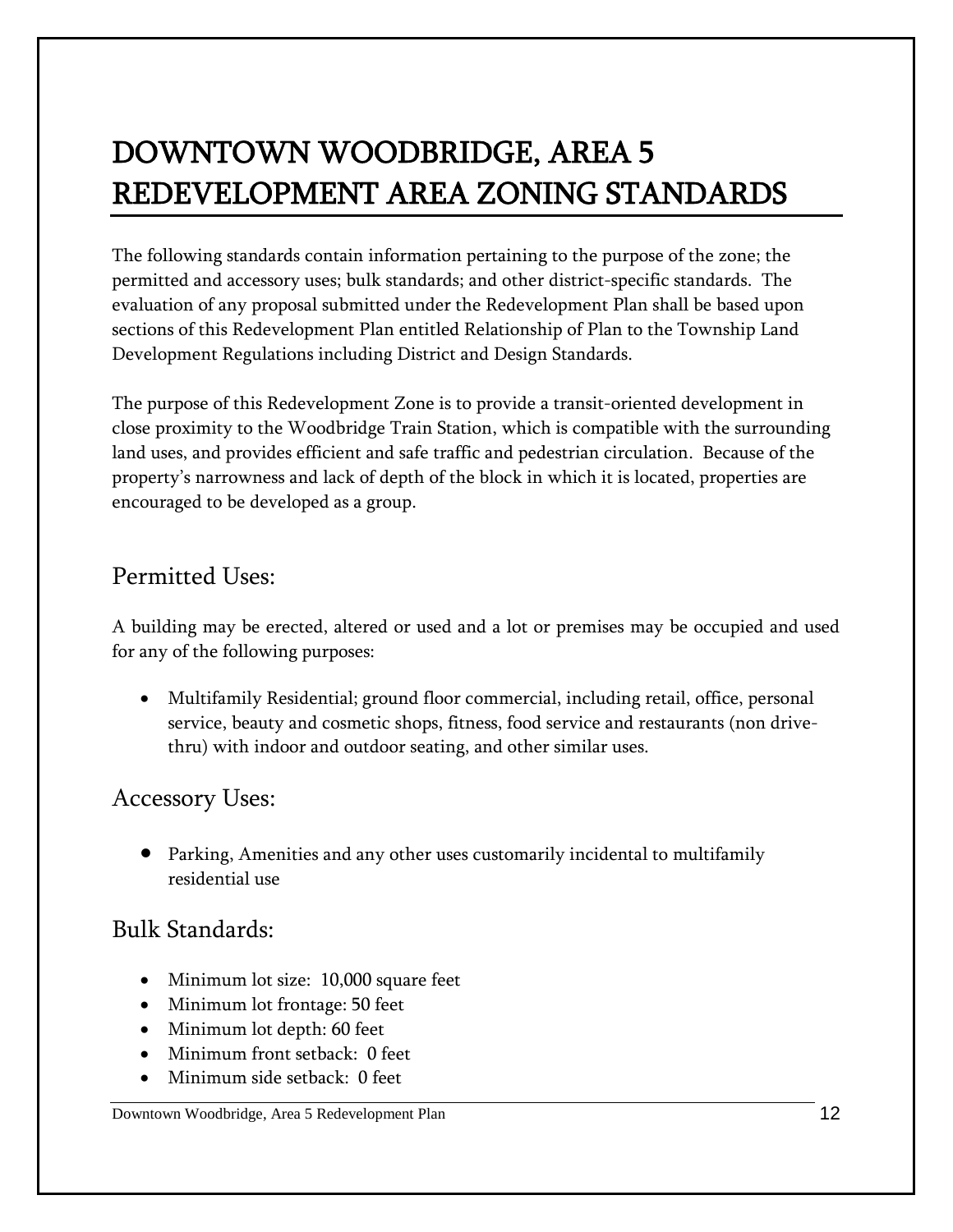- Minimum rear setback: 0 feet
- Maximum building coverage (including principal and accessory buildings) : 100%
- Maximum impervious lot coverage: 100%
- Maximum building height: Four (4) stories or 50 feet

### Residential Amenities:

 Resident amenities may be provided, including but not limited to: Luxury interior lobby; Fitness center; Community room/lounge, porches and balconies, rooftop decks, bicycle parking/storage, outdoor public space both passive and active, and other associated improvements to be considered amenities.

## Accessory Buildings:

- Accessory buildings for tools and equipment used for maintenance of the grounds which are not attached to the principal building shall not exceed 10 feet in height as measured from the grade to the ridge at the peak of the roof. No side wall of such accessory buildings may exceed eight feet above grade in height. No such shed shall exceed 150 square feet in area. All such accessory buildings shall conform to at least the front setback requirement of the principal building. The minimum side and rear yard setbacks shall be four feet. All other accessory buildings not attached to the principal building shall not exceed 15 feet in height and shall conform to at least the front setback requirement of the principal building. The minimum side and rear yard setbacks shall be four feet.
- Those outdoor swimming pools less than four feet high shall be enclosed by a permanent fence not less than four feet high with a locked gate. Building permits will be required for all swimming pools, above or below ground, with a water surface area of 250 square feet or over.

### <span id="page-15-0"></span>Parking:

Residential Parking Requirement:

Minimum of 1.25 spaces per unit

#### Commercial parking Requirement:

• 3 spaces per 1,000 square feet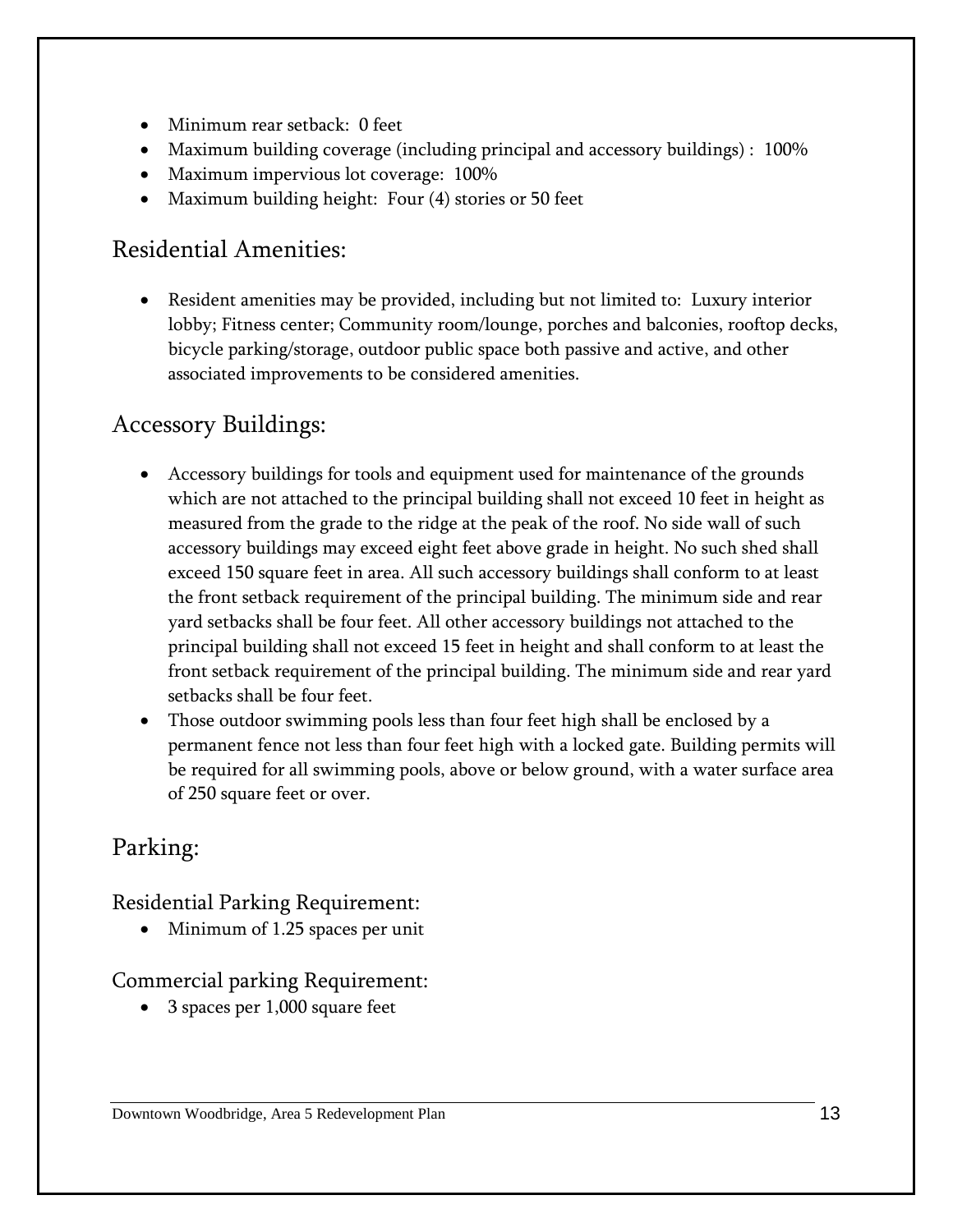## Circulation:

- Curbs cuts and site driveways shall be sized to accommodate the safe access and egress of emergency services equipment.
- Sidewalks shall be provided along Main Street and Fulton Street.
- Commercial units shall be directly accessible from the street.
- Proper signage shall be provided.

## Loading and Outside Storage:

- One (1) loading space required for every 5,000-20,000 square feet of retail structure
- Loading and delivery areas shall be separated from residential parking areas.
- No outside storage of materials, raw or finished, shall be stored in any yard or open area

## Landscaping:

- All setback areas fronting public roadways shall be defined by a combination of decorative fencing, hardscape and/or landscaping. The landscaped area within should contain a variety of flowering trees, shrubs, perennials, annuals and bulbs to complement the architecture and provide seasonal interest.
- Landscape design should be integrated into overall site design and plans should include a watering and maintenance schedule for each area.
- All trees to be removed shall be done in accordance with the Township Tree Replacement Ordinance.

## Buffering and Screening:

Any dumpster shall be screened from public view with fencing and landscaping.

## Lighting:

- Pedestrian-level, bollard lighting, ground-mounted lighting, or other low, glarecontrolled fixtures mounted on building or landscape walls shall be used to light pedestrian walkways.
- Accent lighting on buildings is encouraged.
- Lighting shall be shielded to prevent glare on adjacent properties.
- Exterior light fixtures shall be compatible and relate to the architectural character of the buildings on a site. Site lighting shall be provided at the minimum level to accommodate safe pedestrian and vehicular movements without causing any off-site glare.
- Parking lot lights shall not exceed 20 feet in height and shall contain decorative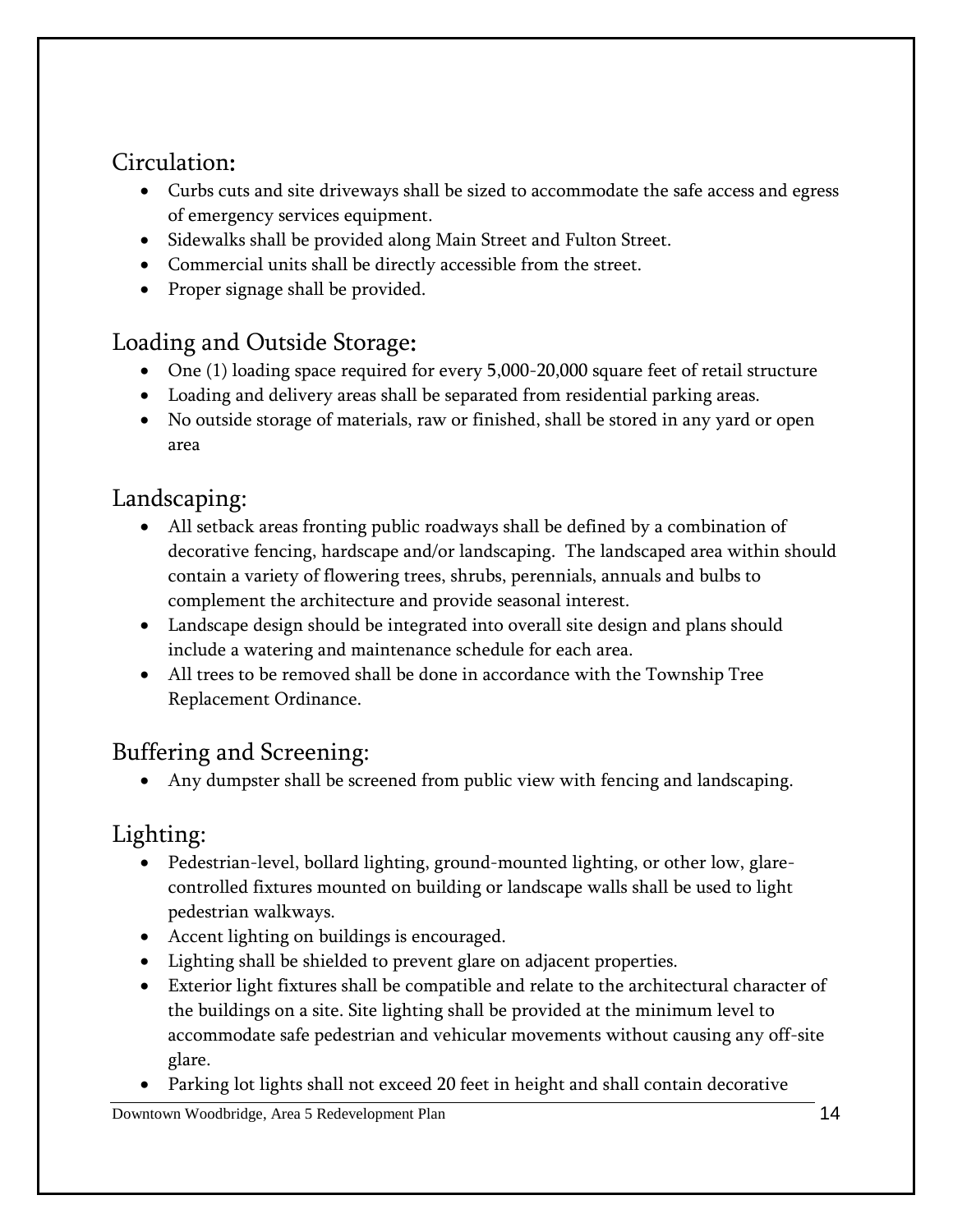fixtures.

#### Utilities:

- Wherever practical, consideration should be given to relocating above ground utilities to underground.
- Wherever practical, utility meters should not be located in front yards.

#### Signage:

- Signs shall be in harmony and consistent with the architecture of the building and relate to the features of the building in terms of location, scale, color, lettering, materials, texture and depth.
- Wayfinding signage to direct visitors toward parking areas, building identification, building entrances and activity centers is permitted as appropriate. Wayfinding signage shall be no greater than ten (10) square feet per sign.

#### Streetscape

 This Plan envisions streetscape improvements along the frontage of Main Street and and Fulton Street. Streetscape improvements may include: sidewalk pavers, benches, decorative pedestrian-scale lighting, benches, sitting areas, landscaping utilizing hanging flower pots.

#### Sustainability:

- All development is encouraged to incorporate green building practices.
- Solar Panels are permitted on buildings and on the top level of parking structures.
- Microgrids are encouraged.
- Electric vehicle charging stations, bike share programs, and car share programs are all encouraged.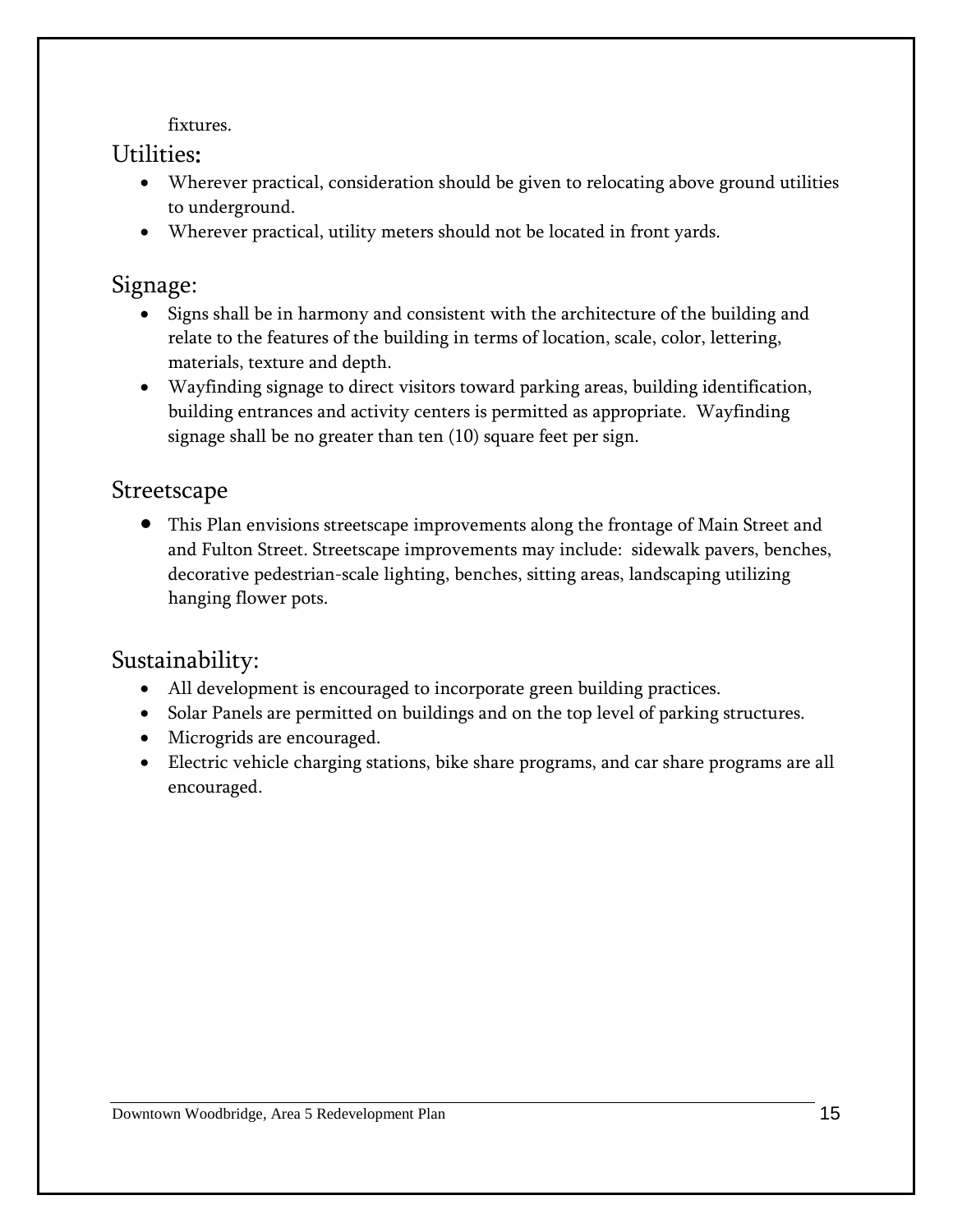## PLAN RELATIONSHIP WITH OTHER PLANS

### RELATIONSHIP TO THE TOWNSHIP MASTER PLAN

The Township of Woodbridge's last comprehensive Master Plan was prepared in February 2009 and reexamined in 2017. The Master Plan recommended this area be a rehabilitation area.

The Master Plan adopted the following goals that are relevant to this Plan:

- To permit residential uses at appropriate densities in locations accessible to major roadways, commercial services, public facilities and traditional downtown areas;
- To preserve the existing character consistent to existing development patterns:
	- o Zoning standards that correspond to existing development patterns;
- To provide sufficient residential opportunities, in locations with access to facilities and services, to help the Township's senior residents age in place;
- To strengthen downtown commercial shopping areas through:
	- o Expanded retail offerings;
	- o Improved facades and streetscapes;
	- o Adequate parking;
	- o Improved pedestrian and bike connections with adjacent neighborhoods;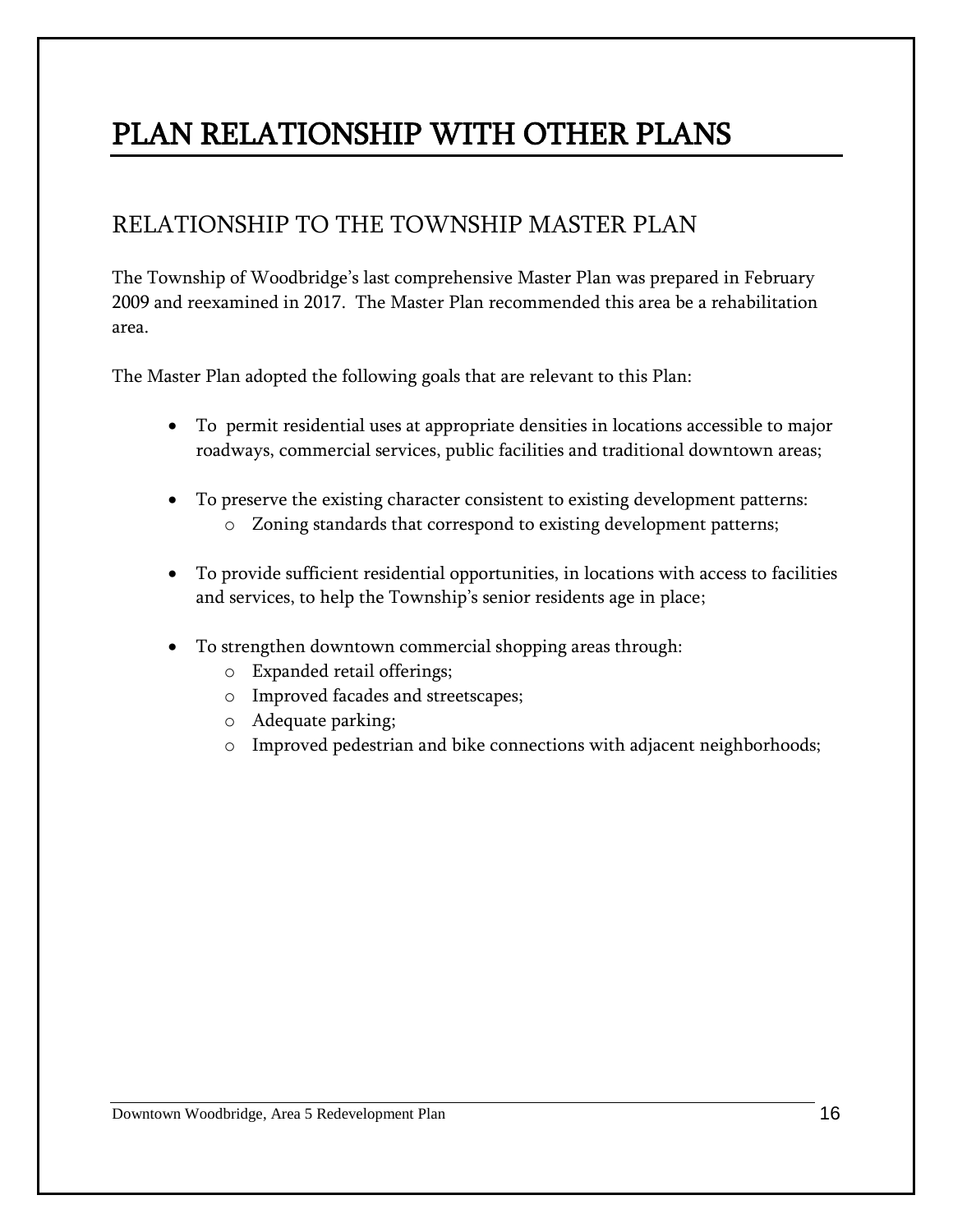## MASTER PLANS OF ADJACENT MUNICIPALITIES

The Downtown Woodbridge, Area 5 Redevelopment Area is located in the Woodbridge proper section of the Township. The closest adjacent municipality to the area is the City of Perth Amboy to the south. The redevelopment plan is not anticipated to have an adverse impact on the City of Perth Amboy.

### MIDDLESEX COUNTY PLANS

#### Middlesex County Growth Management Strategy

Between 1990 and 1995, Middlesex County prepared phased Growth Management Strategy to address infrastructure need, regional design and growth management strategies. The County was subdivided into four regions. Woodbridge Township is located in the northeast region, as were all neighboring municipalities.

Phase I of the plan found that large levels of public & private investment were necessary to maintain infrastructure with the highest cost items being maintenance and improvement to sewers, parks and roads.

Phase II of the plan focused on managing actual growth pertaining to five specific case studies. None of the case studies focused on areas of Woodbridge.

Phase III of the study, three primary recommendations were made as part of the Metropark Case Study:

- Traffic congestion inhibits growth in the area. Access to Metropark is limited by the narrow rail underpasses and New Jersey Transit's parking expansion will place an even greater burden on local roads. Transportation management measures should be implemented intensively for this area;
- The NJ Transit parking deck project includes the construction of space for retail facilities to better serve commuter needs. Additional retail development to serve nearby office workers should be evaluated;
- Growth in this study area is limited by increasingly scarce buildable land and the need for increased sewage capacity in the Township. A stormwater management plan should be developed for the entire South Branch of the Rahway River drainage area in order to determine the most effective stormwater control measures.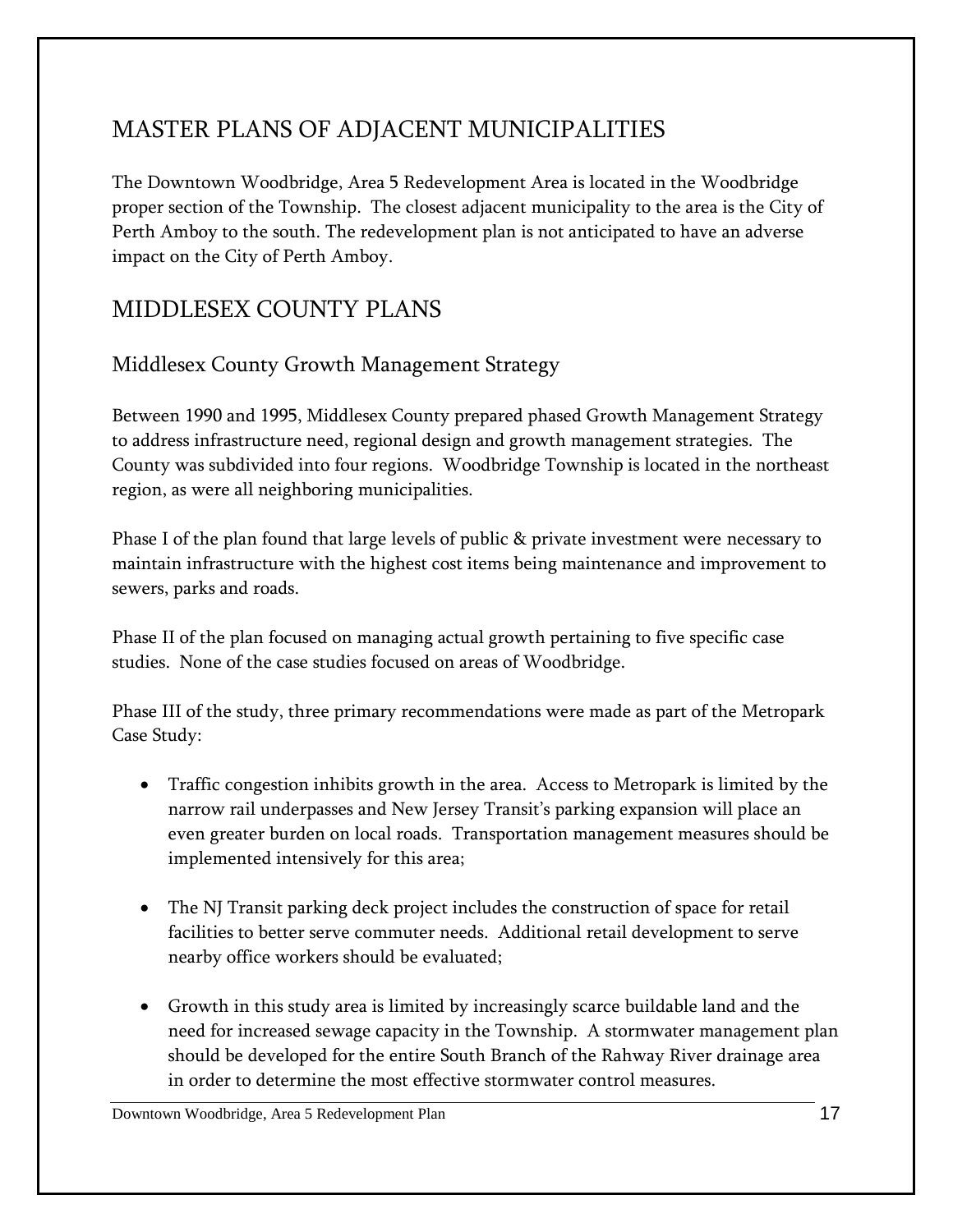This Redevelopment Plan is consistent with the recommendations discussed in the Middlesex County Growth Management Strategy and will serve to offer some of "the retail development" contemplated for neighboring office workers.

#### Consistency with Middlesex County Master Plan

The Downtown Woodbridge, Area 5 Redevelopment Plan is generally consistent with the elements of the Middlesex County Master Plan, a document that addresses sprawl and sustainability in the region. This Redevelopment Plan adheres directly to the goals, values and objectives of the Middlesex County Master Plan which aims to:

- Make fuller use of existing transportation lines and facilities. The County Plan anticipated that public transportation would achieve greater significance as a necessary alternative to the private automobile, with its attendant problems of pollution, energy availability, and congestion;
- Find a more feasible alternative to the present situation of "strip" commercial development found on major roads, and single-family homes on unnecessarily large lots;
- "Cluster" future growth around definable town centers and transportation facilities to include commercial and office employment as well as residential, with land use intensity decreasing as distance from the town center increases.

## New Jersey State Development & Redevelopment Plan (2001)

This Redevelopment Plan is consistent and would effectuate the plans and policies of the New Jersey State Development and Redevelopment Plan (SDRP), adopted in 2001. The SDRP is a unique document that guides State-level development and redevelopment policy as well as local and regional planning efforts. This Plan is consistent with the following statewide goals in the SDRP.

- Revitalize the State's cities and towns;
- Promote beneficial economic growth, development and renewal for all residents of New Jersey;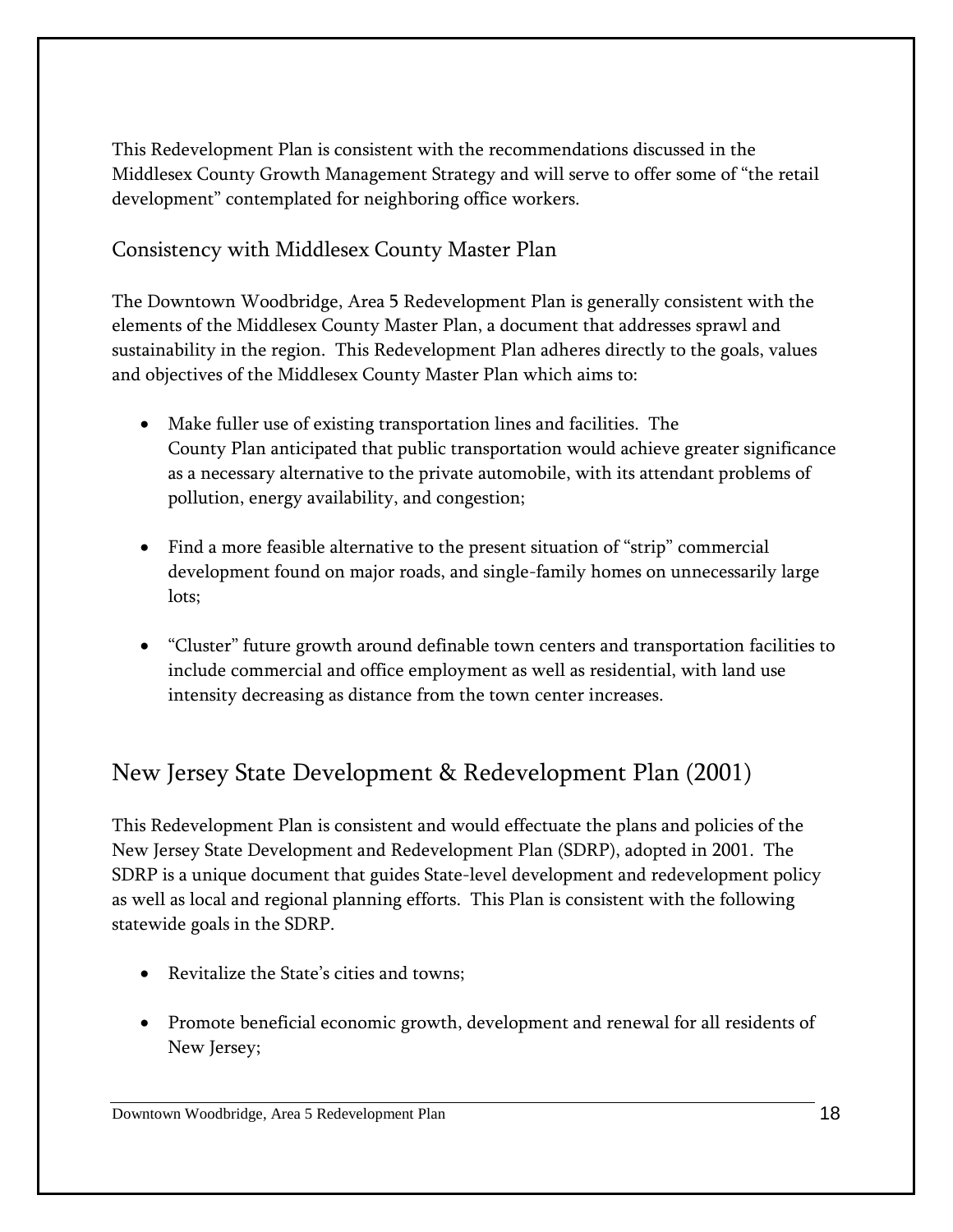- Protect the environment, prevent and clean up pollution;
- Provide adequate public facilities and services at a reasonable cost;
- Preserve and enhance areas with historic, cultural, scenic, open space, and recreational value;
- Ensure sound and integrated planning and implementation statewide.

This Plan follows the principles of smart growth described in the SDRP. The SDRP describes smart growth as

"…well-planned, well-managed growth that adds new homes and creates new jobs, while preserving open space, farmland, and environmental resources. Smart Growth supports livable neighborhoods with a variety of housing types, price ranges and multi-modal forms of transportation. Smart Growth is an approach to land-use planning that targets the State's resources and funding in ways that enhance the quality of life for residents in New Jersey. Smart Growth principles include mixed-use development, walkable town centers and neighborhoods, mass transit accessibility, sustainable economic and social development and preserved green space."

This plan area is located in traditional downtown with robust existing resources and infrastructure. Downtown Woodbridge has utility services, public transportation facilities, sidewalks, schools, stores, offices, and civic buildings. This plan envisions a mixed-use building where residents can utilize public transportation and walk to local businesses.

The SDRP also includes a State Plan Policy Map, which divides the state into regions, known as Planning Areas, and includes specific goals for each area. The Policy Map also identifies "Centers", locations into which development is to be directed, "Environs," areas to be protected from future growth. The Township of Woodbridge falls in the 'Metropolitan Planning Area' (PA1). The State Plan recognizes that all communities in this planning area are essentially fully developed; hence much of the change in land uses will occur as redevelopment. As a PA1 area, this location is ideal for redevelopment. The existing infrastructure and development supports the redevelopment of this site.

The State Plan's planning objectives for the 'Metropolitan Planning Area' includes:

- Providing for much of the state's future redevelopment;
- Revitalizing cities and towns;

Downtown Woodbridge, Area 5 Redevelopment Plan 19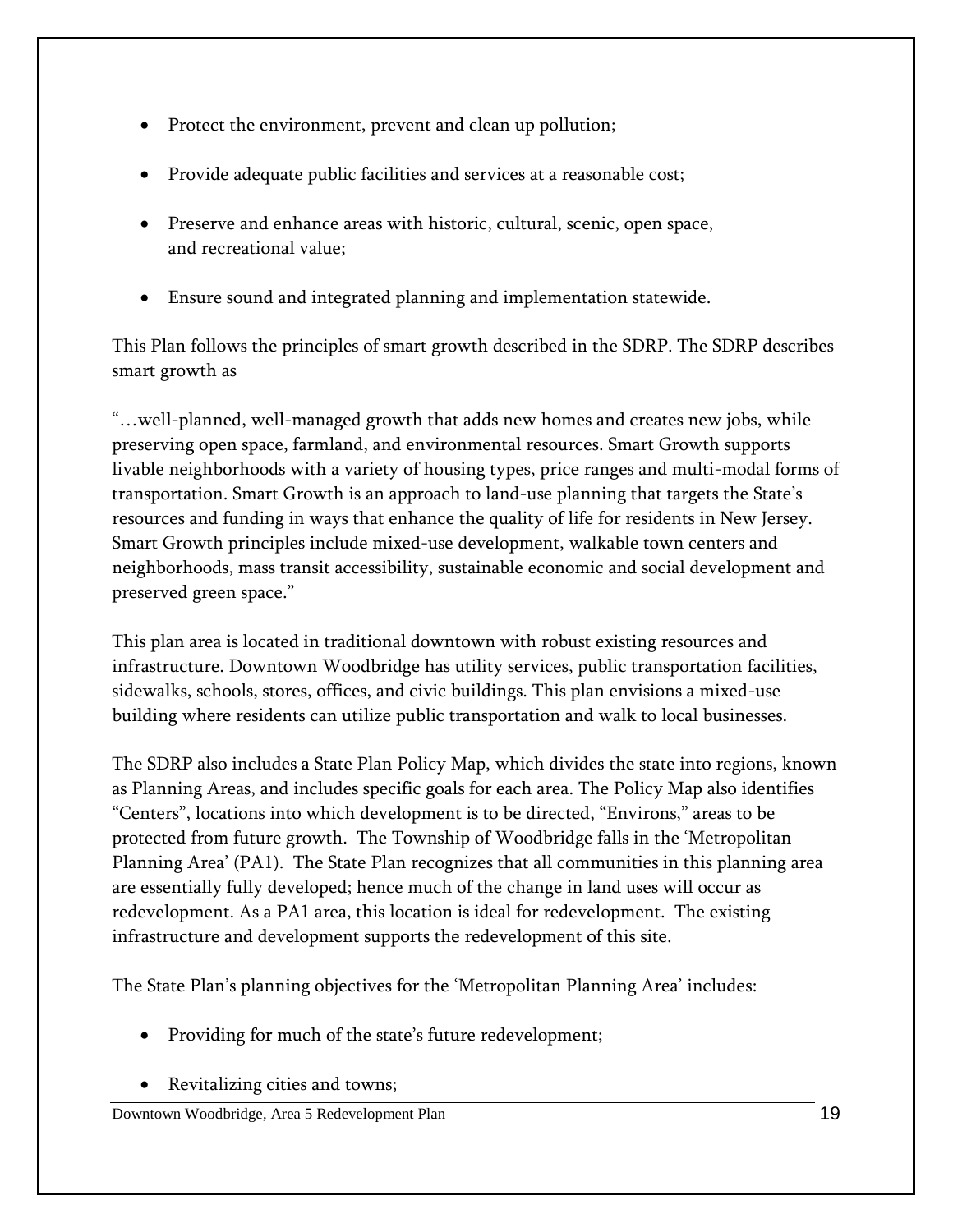- Redesigning areas of sprawl;
- Protecting the character of existing stable communities.

This Plan will serve to meet each of these goals for the designated area.

The New Jersey Department of State has been preparing a new State Strategic Plan since 2012. The proposed plan has not been adopted by the State Planning Commission.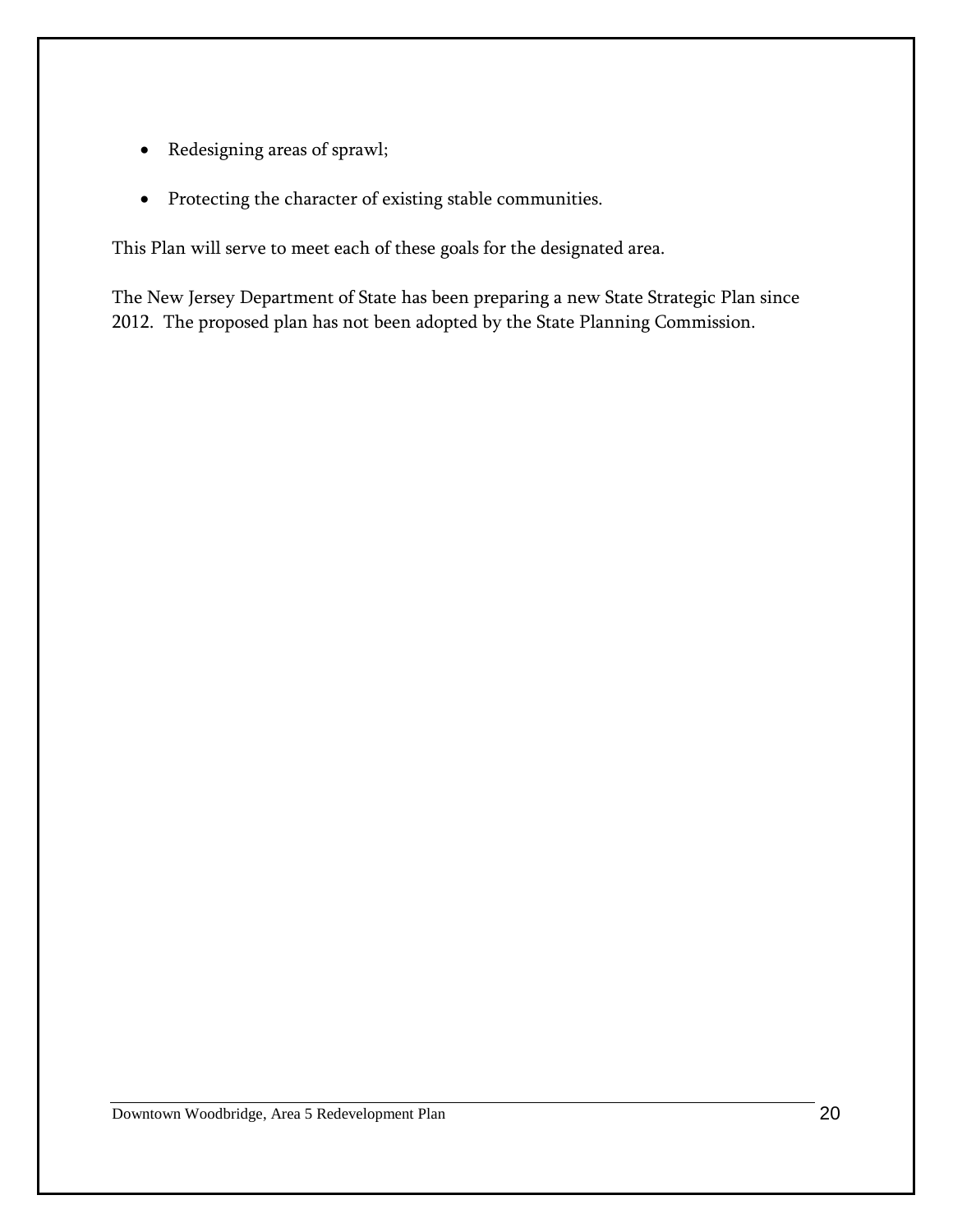## <span id="page-23-0"></span>IMPLEMENTATION OF THE REDEVELOPMENT PLAN

### REDEVELOPMENT ENTITY

The Woodbridge Township Redevelopment Agency will serve as the Redevelopment Entity.

#### PHASING:

- Projects may be developed in phases;
- The phasing may include phased start and completion dates among the various land use components, as well as internal phasing schedules within sections, subject to specific provisions in the redevelopment agreement.

### APPOINTMENT OF A DESIGNATED REDEVELOPER

The Redevelopment Entity may select one or more redevelopers to participate in the implementation of the Redevelopment Plan.

As part of the process to be designated a redeveloper, the Redevelopment Entity will negotiate a formal Redevelopment Agreement.

Designation of a Redeveloper(s) by the Redevelopment Entity shall be subject to the execution of an appropriate Redevelopment Agreement.

## CONDITIONS IN REDEVELOPMENT AGREEMENT(S)

Each Redevelopment Agreement will be contingent upon the following conditions, restrictions, and/or requirements.

1. Each Redevelopment Agreement will incorporate the pertinent aspects of the selected redeveloper's proposal and will address financial considerations, planning, phasing, development and such other issues as deemed appropriate and/or as required according to state law in order to implement the Redevelopment Plan.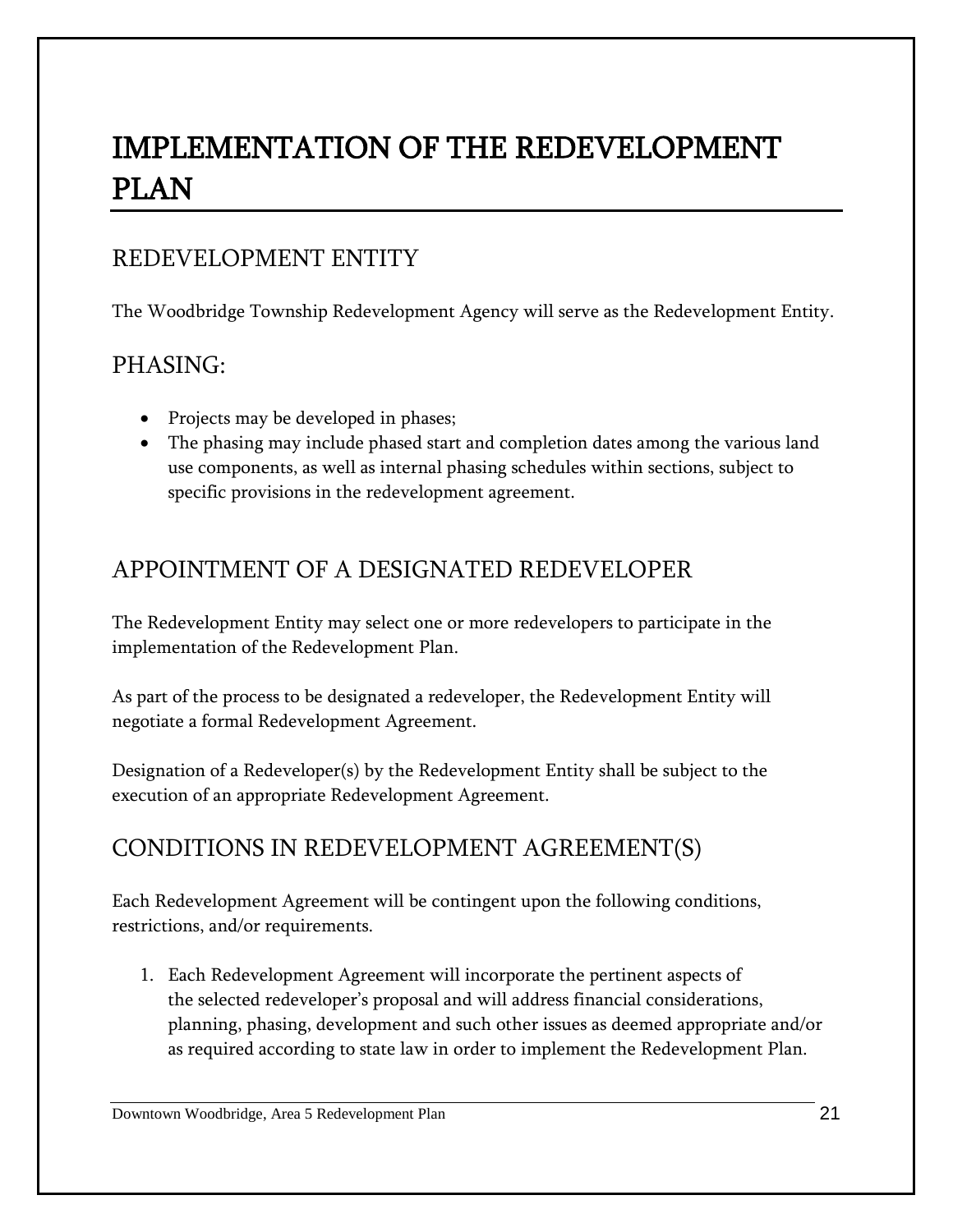- 2. A designated redeveloper will be obligated to complete on-site improvements as approved, together with any specified off-site improvements, as may be required in accordance with the Redevelopment Plan and the Redevelopment Agreement.
- 3. No designated redeveloper will be permitted to dispose of property until the issuance of the Certificate of Completion, unless the prior written consent of the Redevelopment Agency has been obtained, subject to the terms and conditions of the Redevelopment Agreement.
- 4. The Redeveloper(s) shall pay to the Redevelopment Entity an application fee for consideration of redeveloper as a designated redeveloper and will fund an escrow for the Agency's costs in implementing redevelopment.